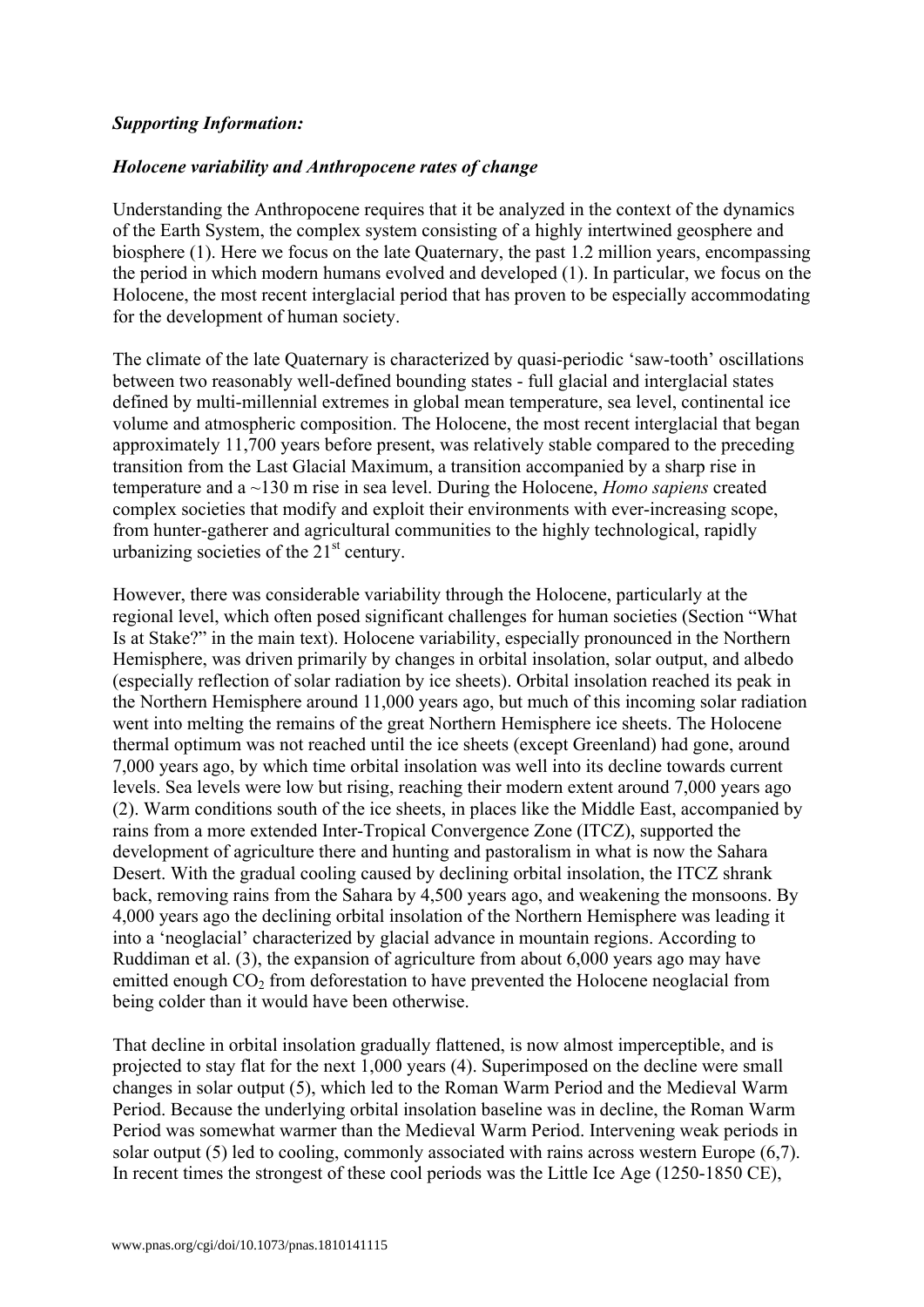which comprised four main cold periods separated by times that were nearly as warm as the Medieval Warm Period. Occasional volcanic eruptions large enough to eject dust into the stratosphere led to brief periods of cooling like that of Tambora in 1815, which led to the 'year without a summer' of 1816. Regional changes in hydroclimate, many of which were much more pronounced than changes in global average conditions (e.g., 6,7), were also a frequent feature of the Holocene, often with serious consequences for the wellbeing of human societies at the time (Section "What Is at Stake?" in the main text).

The Anthropocene represents the beginning of a very rapid human-driven trajectory of the Earth System away from a globally stable Holocene state towards new, hotter climatic conditions and a profoundly different biosphere  $(8,9,10)$ . The current atmospheric  $CO<sub>2</sub>$ concentration of over 400 ppm is already well above the Holocene maximum and, indeed, the upper limit of any interglacial (11). The global mean temperature rise based on a 30-year average is ~0.9°C above pre-industrial (derived from 12), and the global mean temperature anomaly for the 2015-2017 period is over  $1^{\circ}$ C above a pre-industrial baseline (13), likely close to the upper limit of the past interglacial envelope of variability.

Although rates of change in the Anthropocene are necessarily assessed over much shorter periods than those used to calculate long-term baseline rates and therefore present challenges for direct comparison, they are nevertheless striking. The rise in global  $CO<sub>2</sub>$  concentration since 2000 is about 20 ppm/decade, which is up to  $10$  times faster than any sustained rise in  $CO<sub>2</sub>$  during the past 800,000 years (14). Since 1970 the global average temperature has been rising at a rate of 1.7°C per century, compared to a long-term decline over the past 7,000 years at a baseline rate of 0.01°C per century (12,15).

These current rates of human-driven changes far exceed the rates of change driven by geophysical or biosphere forces that have altered the Earth System trajectory in the past (e.g., 16,17); even abrupt geophysical events do not approach current rates of human-driven change. For example, the Paleocene-Eocene Thermal Maximum (PETM) at 56 Ma BP (before present), a warming that reached 5-6°C and lasted about 100,000 years, accompanied by a rise in sea level and ocean acidification, drove the extinction of 35-50% of the deep marine benthic foraminifera and led to continent-scale changes in the distributions of terrestrial plants and animals (18-21). The warming was driven by a carbon release estimated to be  $\sim$ 1.1 Gt C y<sup>-1</sup> (14). While initial estimates suggested a cumulative carbon emission of 2,500-4,500 Gt C at the PETM (22), a more recent analysis suggests that the emission was closer to 10,000 Gt C, much of it coming from eruptions in the North Atlantic Igneous Province (23). By comparison, the current human release of carbon to the atmosphere is nearly an order-of-magnitude greater at ~10 Gt C y<sup>-1</sup>(24). Cumulative human emissions of  $CO<sub>2</sub>$  from 1870 through 2017 have reached ~610 Gt C (24).

The fastest rates of past change to the biosphere were caused by rare catastrophic events, for instance, a bolide strike at 66 Ma BP that ended the Mesozoic Era. That event, which led to the demise of the dinosaurs and the rise of the age of mammals, was concurrent with the eruption of the Deccan Traps, one of a series of outpourings of lava, scattered through time, that formed vast expanses of plateau basalts in Large Igneous Provinces over periods perhaps as short as a hundred thousand years. Large Igneous Provinces are commonly associated with major periods of biological extinction (25). For example, around 252 million years ago at the end of the Permian Period the eruption of the Siberian Trap lavas is associated with the disappearance of up to 96% of marine species and 70% of land species, and recovery took millions of years (26).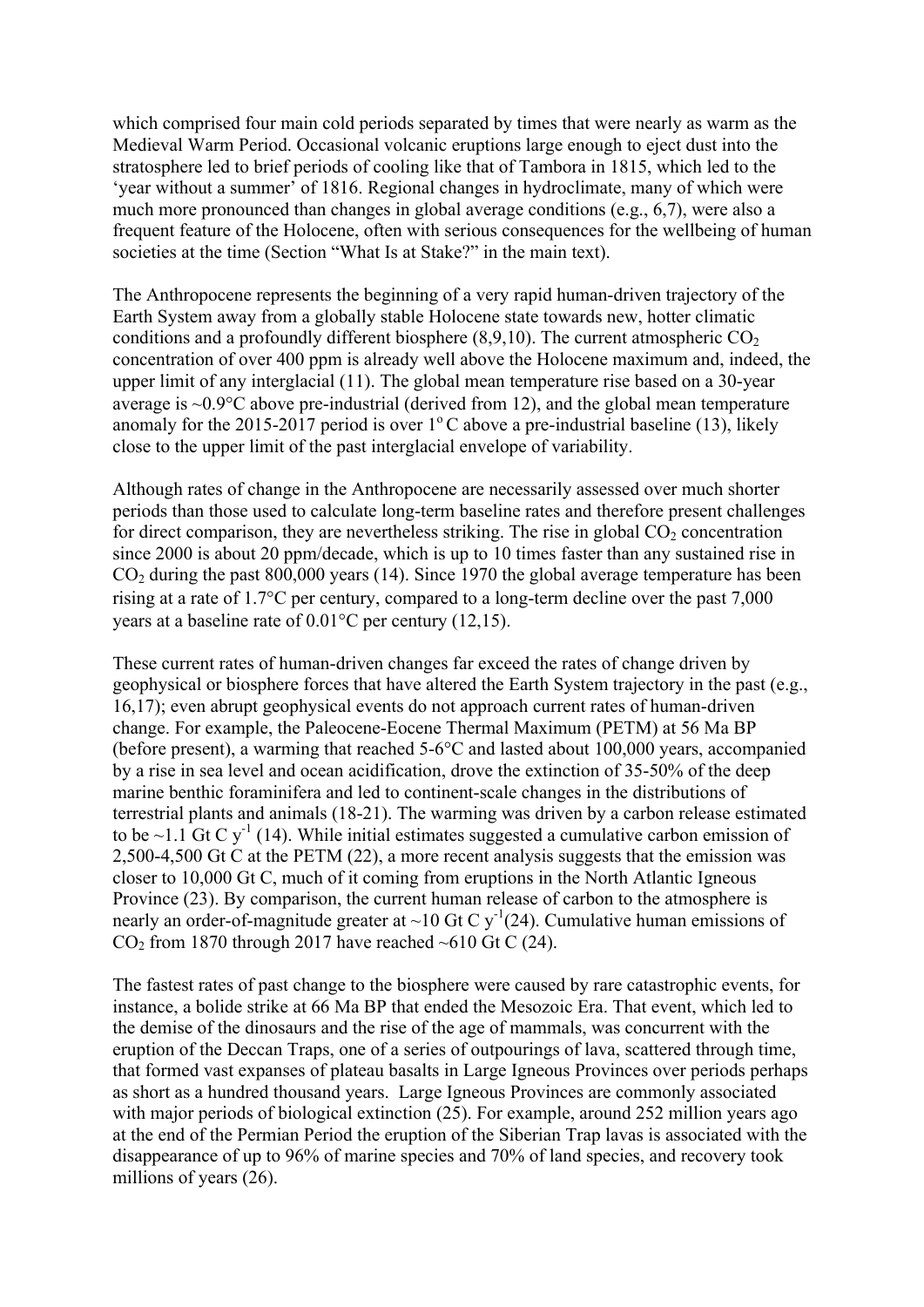In contrast, human activity has significantly altered the climate in less than a century (27), driving many changes within marine, freshwater and terrestrial ecosystems on multiple processes at different levels of biological organization (28). Species movements in response to climate change already rival or exceed rates of change at the beginning or the end of the Pleistocene, and may increase by an order of magnitude in the near future (29). In terms of their influence on the carbon cycle and climate, the human-driven changes of the Anthropocene are beginning to match or exceed the rates of change that drove past, relatively sudden mass extinction events (30), and are essentially irreversible (31).

Direct human-driven changes to the Anthropocene biosphere are probably even more profound than those in the climate system (e.g., 32). Humans have transformed 51% of Earth's land cover from forest and grassland to anthropogenic biomes of crops, cities and grazing lands (33), mostly since 1700 (34). Current extinction rates are at least tens and probably hundreds of times greater than background rates (35), and are accompanied by distributional and phenological changes that disrupt entire ecosystems both on land and in the sea. The rate of homogenization of biota (species translocations across the planet) has risen sharply since the mid- $20^{th}$  century (32,36).

In summary, the Anthropocene is in a strongly transient phase in which human societies, the biosphere and the climate system are all changing at very rapid rates.

## *Insights from time periods in Earth's past*

Consideration of biogeophysical feedbacks and tipping cascades (Sections "Biogeophysical Feedbacks" and "Tipping Cascades" in the main text) raises the possibility that a threshold could be crossed that irrevocably takes the Earth System on a trajectory to a hotter state. To gain some orientation as to what that state could (or could not) be like, we consider four time periods in the Earth's recent past that resemble points along potential pathways over the next millennia (Figure 1, Table S1). Although these past states are not direct analogues for the future, given differences among them in astronomical forcing, topography, bathymetry, oceanic and atmospheric circulation, and biome characteristics, they may provide some insights into general features of the Earth System that could potentially occur at various points along future pathways. Global temperature differences across the interglacial periods of the late Quaternary (the first two comparative time periods of Table S1) are explained in part by the small changes in  $CO<sub>2</sub>$  concentration, and in part by seasonal forcing due to changes in Earth's orbit and obliquity. Forced and unforced natural modes of variability that operate at time scales of decades to millennia may also have contributed to the precise positioning of the pre-industrial baseline. Nevertheless, several robust insights emerge from this comparison.

First, conditions of the mid-Holocene and the Eemian are already inaccessible because  $CO<sub>2</sub>$ concentration is currently ~400 ppm and rising, and temperature is rising rapidly towards or past the upper bounds of these time periods. That is, the Earth System has likely departed from the glacial-interglacial limit cycle of the late Quaternary (42,43). This insight is consistent with an analysis of the Anthropocene from both Earth System science and stratigraphic perspectives (e.g., 31,44).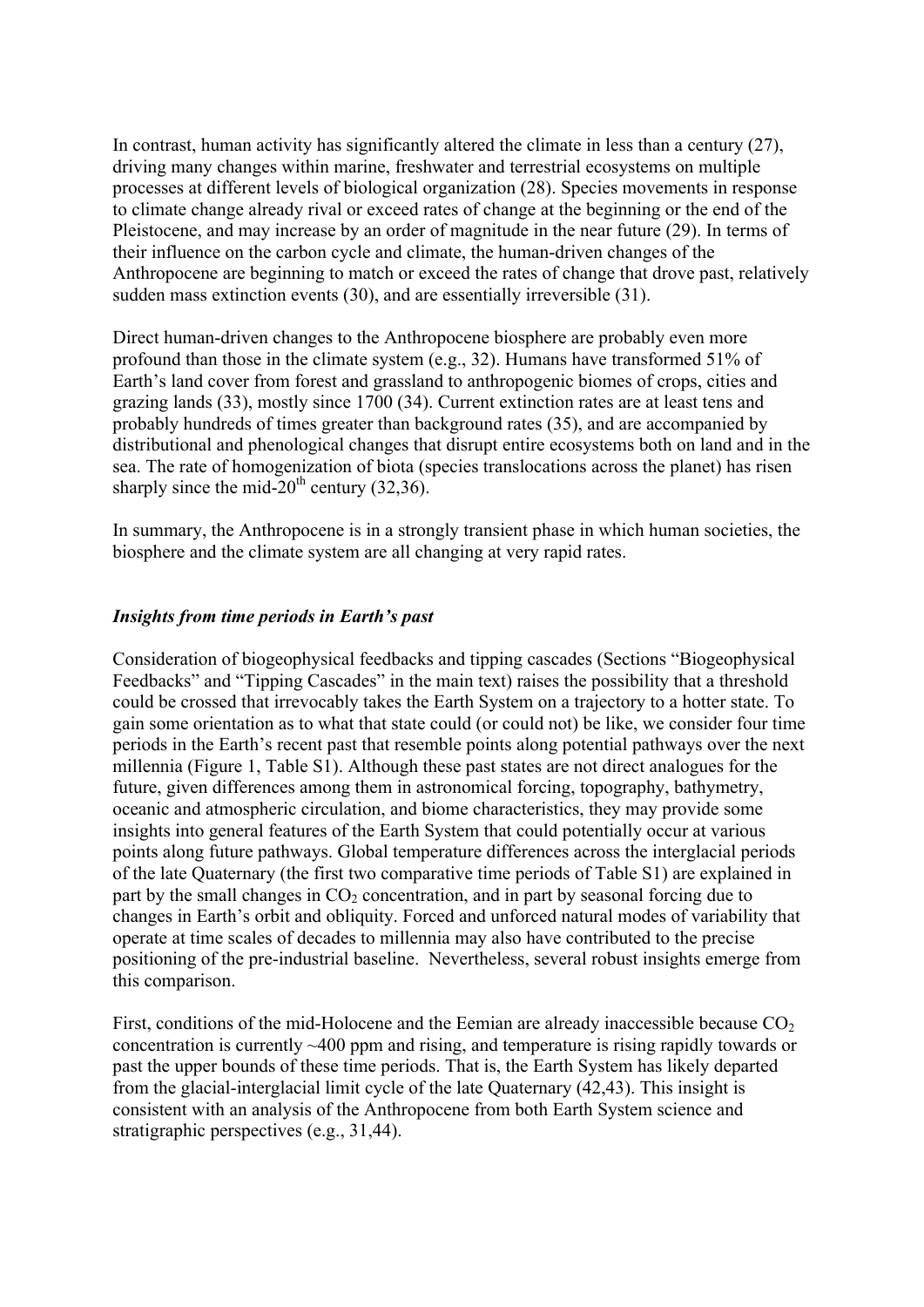Second, given that the Earth is nearly as warm as Eemian conditions and current atmospheric CO2 concentration has already reached the lower bound of mid-Pliocene levels (Table S1), an eventual sea-level rise of up to 10 m or more is likely unless  $CO<sub>2</sub>$  emissions are rapidly reduced and widespread  $CO<sub>2</sub>$  removal from the atmosphere is deployed.

| <b>Climate</b><br>state/condition | Time<br>before<br>present   | Atmos.<br>CO <sub>2</sub><br>conc. | Global<br>mean<br>surface<br>temp<br>$({}^{\circ}C)^{1}$ | Sea-level<br>rise in<br>paleo-<br>record<br>$(m)^2$ | Likelihood of<br>stabilizing<br>near these<br>conditions in<br>the<br>Anthropocene                                                                                                                               | References |
|-----------------------------------|-----------------------------|------------------------------------|----------------------------------------------------------|-----------------------------------------------------|------------------------------------------------------------------------------------------------------------------------------------------------------------------------------------------------------------------|------------|
| <b>Current (2017)</b>             | $\theta$                    | 400                                | $>1.0$                                                   | Not<br>applicable                                   | Stability in<br>current<br>conditions not<br>possible;<br>further<br>temperature,<br>$CO2$ and sea<br>level rises<br>locked in                                                                                   | 13,37      |
| A. Mid-Holocene                   | $~5$ -7 ka                  | 260                                | $0.6 - 0.9$                                              | Not<br>applicable                                   | State not<br>accessible;<br>system<br>moving away<br>from these<br>conditions                                                                                                                                    | 15         |
| <b>B.</b> Eemian                  | $\sim$ 125 ka               | 280-300                            | $1.0 - 1.5$                                              | $6-9$                                               | State not<br>accessible:<br>$CO2$ now<br>much higher<br>and still rising;<br>temperature<br>likely to<br>stabilize at<br>higher than<br>Eemian level,<br>sea-level rise<br>may well be<br>this high or<br>higher | 38         |
| C. Mid-Pliocene                   | $\overline{\sim}$ 3-4<br>Ma | up to<br>400-450                   | $2 - 3$                                                  | $10 - 22$                                           | Possibly<br>accessible but<br>only if Paris<br>$2^{\circ}$ C target is<br>met (a best-<br>case scenario)                                                                                                         | 39         |
| D. Mid-Miocene                    | $~15 - 17$<br>Ma            | up to 300-<br>500                  | $4 - 5$                                                  | $10 - 60$                                           | Likely with<br>high emissions<br>scenario;                                                                                                                                                                       | 40,41      |

| Table S1: Level of warming and long-term sea-level rise for the four time periods |  |  |
|-----------------------------------------------------------------------------------|--|--|
| marked on Figure 1.                                                               |  |  |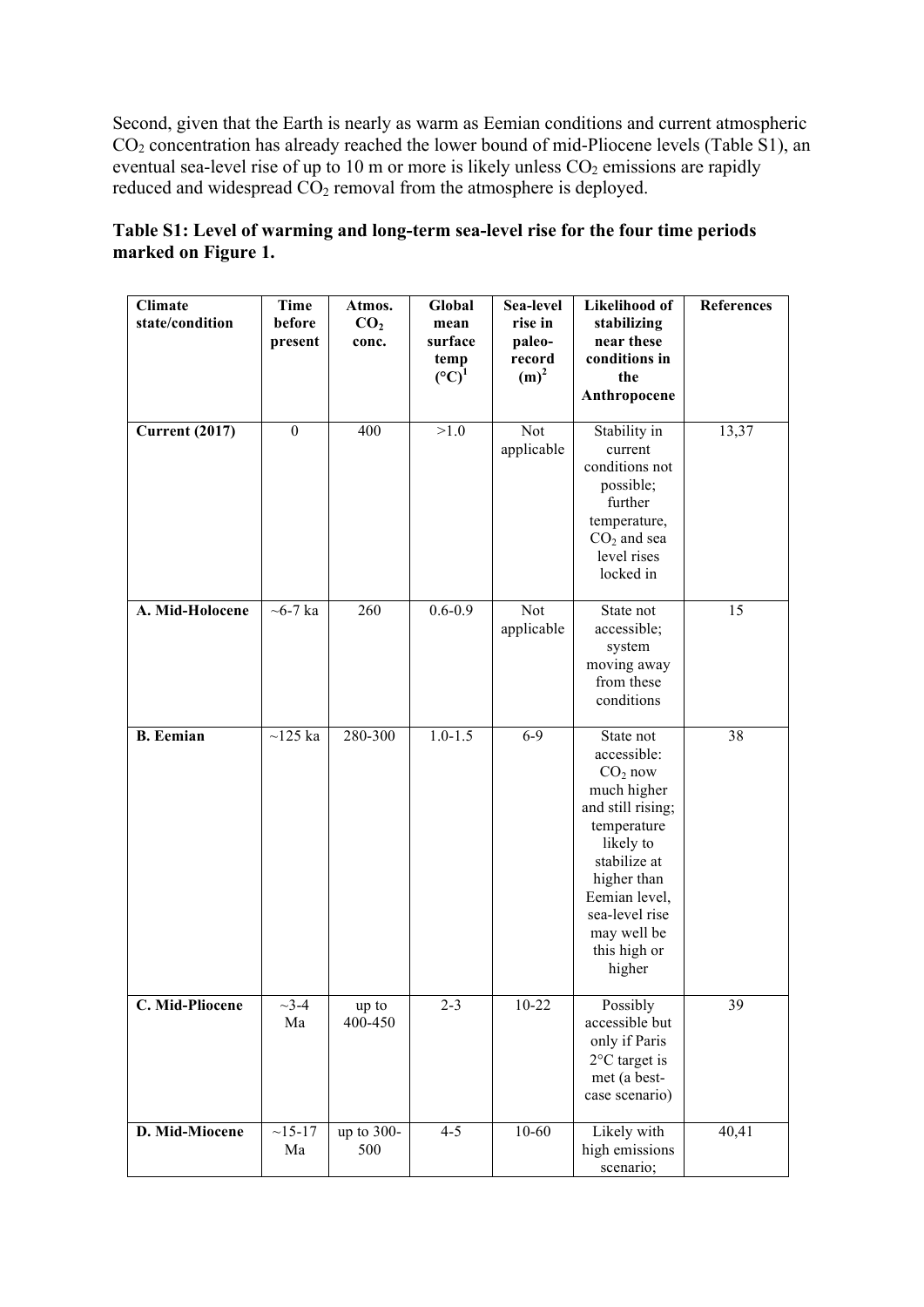|  |  | current<br>trajectory |  |
|--|--|-----------------------|--|
|  |  |                       |  |

<sup>1</sup>Compared to a pre-industrial baseline ca. 200 years BP, not to a long-term Holocene baseline. Furthermore, during the Quaternary, part of the global temperature signal is explained by seasonal forcing due to changes in Earth's orbit and obliquity (47). The current temperature is the anomaly for 2015/2016. The current temperature based on a 30-year average is ~0.9°C above pre-industrial. Temperature estimates for the mid-Holocene are centennial averages, while those for the other intervals are millennial averages.

 $2$ Estimates for sea-level rise in the past are millennial, or longer, averages. There is considerable uncertainty around paleo-estimates of sea-level rise (compared to Holocene), primarily due to uncertainties in dating and non-eustatic processes, such as local uplift and isostasy.

Finally, Table S1 emphasizes that we may be fast approaching a commitment to Pliocene-like conditions, which lie beyond the threshold in Figure 1. If the Earth System moves onto a 'Hothouse Earth' pathway towards conditions resembling the mid-Miocene, maximum greenhouse conditions would be reached in several centuries (2). After peak warming, transient changes in alkalinity balance following the dissolution of deep-sea carbonates (on about a 10,000-year timescale) and silicate weathering (on about a 100,000-year timescale) would eventually reduce the global mean surface temperature back to pre-industrial levels, assuming no significant changes in other forcing during that period. However, it would take on the order of 100,000 years for conditions to return to their pre-perturbation levels based on the trajectory followed after the Paleocene-Eocene Thermal Maximum (45,46; broken red line in Figure 1).

# *Estimation of biogeophysical feedback strength (Section "Biogeophysical Feedbacks" in the main text)*

**Table S2: Biogeophysical feedbacks in the Earth System that could accelerate the trajectory towards a 'Hothouse Earth' pathway. The table includes feedbacks to both temperature and sea-level, the axes of Figure 1.** 

| Feedback                                                                                                                               | Level of forcing<br>considered for<br>estimation of<br>feedback<br>strength   | <b>Strength of</b><br>feedback <sup>1</sup>                                                         | Speed of<br><b>Earth System</b><br>response                                       | <b>Notes and</b><br>references; see S1<br>for more details on<br>estimation of<br>feedbacks |
|----------------------------------------------------------------------------------------------------------------------------------------|-------------------------------------------------------------------------------|-----------------------------------------------------------------------------------------------------|-----------------------------------------------------------------------------------|---------------------------------------------------------------------------------------------|
| Permafrost thawing and<br>associated release of<br>$CO2$ (under aerobic<br>conditions) and/or $CH4$<br>(under anaerobic<br>conditions) | $\sim$ 2.0 $\rm ^{\circ}C$                                                    | $45(20-80)$ Gt C<br>$0.09(0.04-0.16)$ °C;<br>thawing already<br>occurring at $\sim$ 1.0 $\rm ^{o}C$ | Estimated<br>feedback by<br>2100                                                  | Estimates based on<br>48-50; observations<br>from $51$                                      |
| Release of CH <sub>4</sub> from<br>ocean methane hydrates <sup>2</sup>                                                                 | $\sim$ 2.0-6.5 °C<br>$(1000 - 5000 \text{ Gt})$<br>C cumulative<br>emissions) | Negligible by 2100                                                                                  | Gradual, slow<br>release of C<br>on millennial<br>time scales to<br>give $+0.4$ - | 52                                                                                          |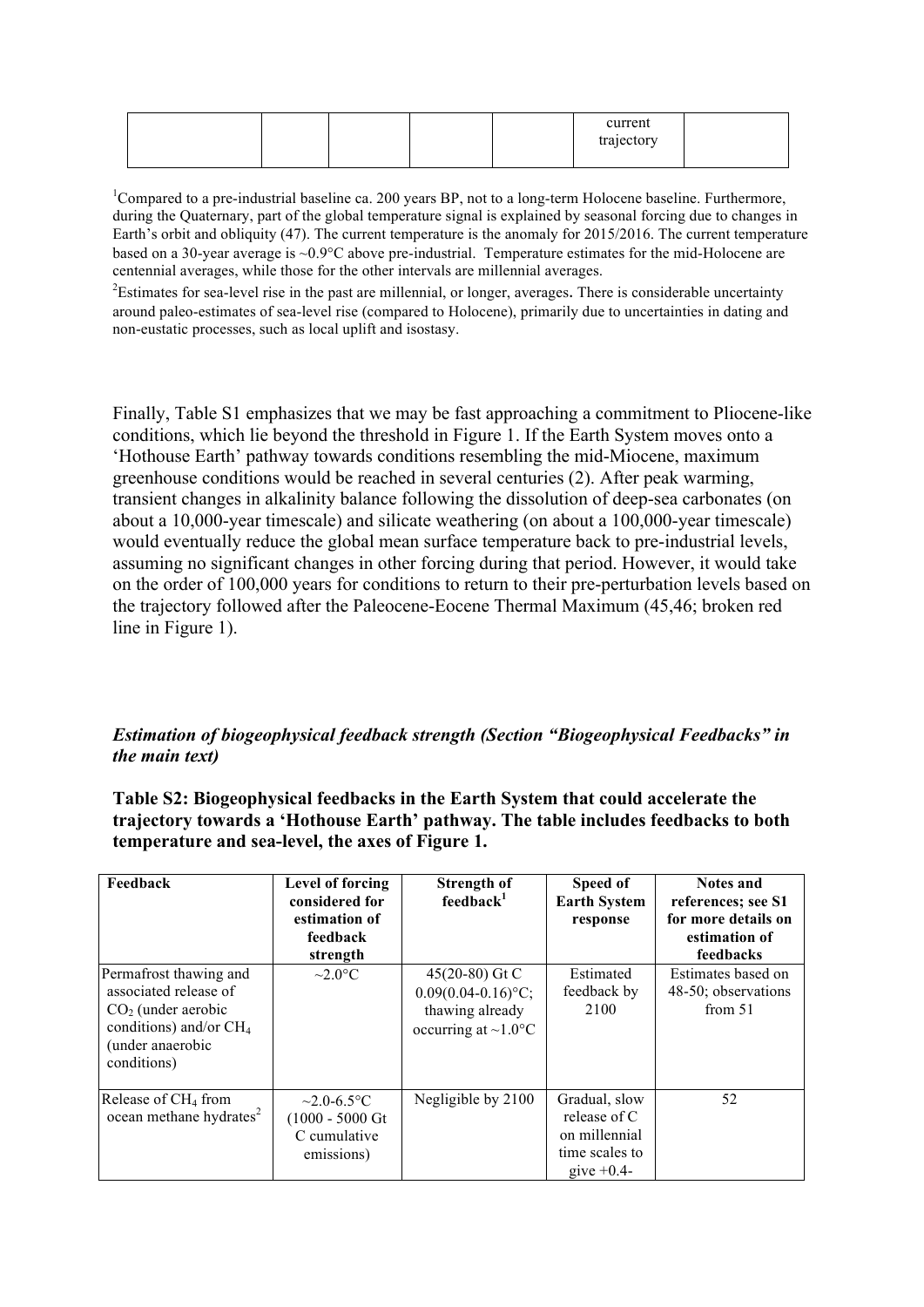|                                                                                                                               |                                                                              |                                                                                                                                                                                                       | $0.5^{\circ}$ C<br>feedback                                                     |                                                                                                                                        |
|-------------------------------------------------------------------------------------------------------------------------------|------------------------------------------------------------------------------|-------------------------------------------------------------------------------------------------------------------------------------------------------------------------------------------------------|---------------------------------------------------------------------------------|----------------------------------------------------------------------------------------------------------------------------------------|
| Weakening of land and<br>ocean physiological C<br>sinks that remove $CO2$<br>from the atmosphere <sup>3</sup>                 | $\sim$ 2.0 $\rm{^{\circ}C}$                                                  | Relative weakening<br>of sinks by<br>$0.25(0.13 - 0.37)$ °C                                                                                                                                           | Estimated<br>feedback by<br>2100                                                | Rescaling of results<br>from RCP4.5<br>"compatible<br>emissions" scenario<br>(53)                                                      |
| Increased bacterial<br>respiration in the ocean,<br>increasing release of<br>$CO2$ to the atmosphere                          | $\sim$ 2.0 $\rm ^{\circ}C$                                                   | 12 Gt C<br>$0.02$ °C                                                                                                                                                                                  | Estimated<br>feedback by<br>2100                                                | Rescaling of RCP8.5<br>results $(54, 55)$                                                                                              |
| Amazon forest dieback,<br>releasing $CO2$ to the<br>atmosphere, often<br>through wildfire                                     | $2.0^{\circ}$ C; tipping<br>point possible in<br>$3.0 - 5.0$ °C range        | 25(15-55) Gt C<br>$0.05(0.03-0.11)$ °C                                                                                                                                                                | Estimated<br>feedback by<br>2100                                                | Based on<br>extrapolation of<br>observed changes<br>and model<br>projections of<br>dieback (56)                                        |
| Boreal forest dieback,<br>releasing $CO2$ to the<br>atmosphere, often<br>through wildfire                                     | $2.0^{\circ}$ C; tipping<br>point possible in<br>$3.0 - 5.0$ °C range        | 30(10-40) Gt C<br>$0.06(0.02 - 0.10)$ °C                                                                                                                                                              | Estimated<br>feedback by<br>2100                                                | Based on<br>extrapolation of<br>observed changes<br>and model<br>projections<br>$(57-61)$                                              |
| Reduction of northern<br>hemisphere spring snow<br>cover, decreasing the<br>albedo and thus<br>amplifying regional<br>warming | Scales with<br>temperature<br>increase                                       | Contributes to polar<br>amplification of<br>temperature by<br>factor of $\sim$ 2                                                                                                                      | $Fast - some$<br>reduction of<br>snow cover<br>already<br>observed (63)         | See Box 5.1 in 62                                                                                                                      |
| Arctic summer sea-ice<br>loss, decreasing the<br>albedo and thus<br>amplifying regional<br>warming                            | Current to<br>RCP4.5; tipping<br>point likely in<br>$1.0 - 3.0$ °C range     | Contributes to polar<br>amplification of<br>temperature by<br>factor $\sim$ 2                                                                                                                         | Fast - likely<br>to have ice-<br>free Arctic<br>Ocean<br>(summer) by<br>2040/50 | Direct effect is<br>largely regional but<br>with global impacts<br>on atmospheric and<br>oceanic circulation;<br>see Box $5.1$ in $62$ |
| Antarctic summer sea ice<br>loss, decreasing the<br>albedo and amplifying<br>regional warming                                 | Recent<br>observations of<br>sea-ice loss at<br>current levels of<br>warming | Projected to be<br>much smaller than<br>feedback in northern<br>hemisphere polar<br>region $(66)$                                                                                                     | <b>Estimated</b> loss<br>of 30% by<br>2100                                      | 64,65 18,19                                                                                                                            |
| Polar ice sheet loss <sup>4</sup>                                                                                             | $1.0 - 3.0$ °C                                                               | 3-5 m sea-level rise<br>from loss of West<br>Antarctic Ice Sheet;<br>up to 7 m from loss<br>of Greenland Ice<br>Sheet; up to 12 m<br>from marine-<br>grounded parts of<br>East Antarctic Ice<br>Sheet | Centuries to<br>millennia                                                       | 67-71                                                                                                                                  |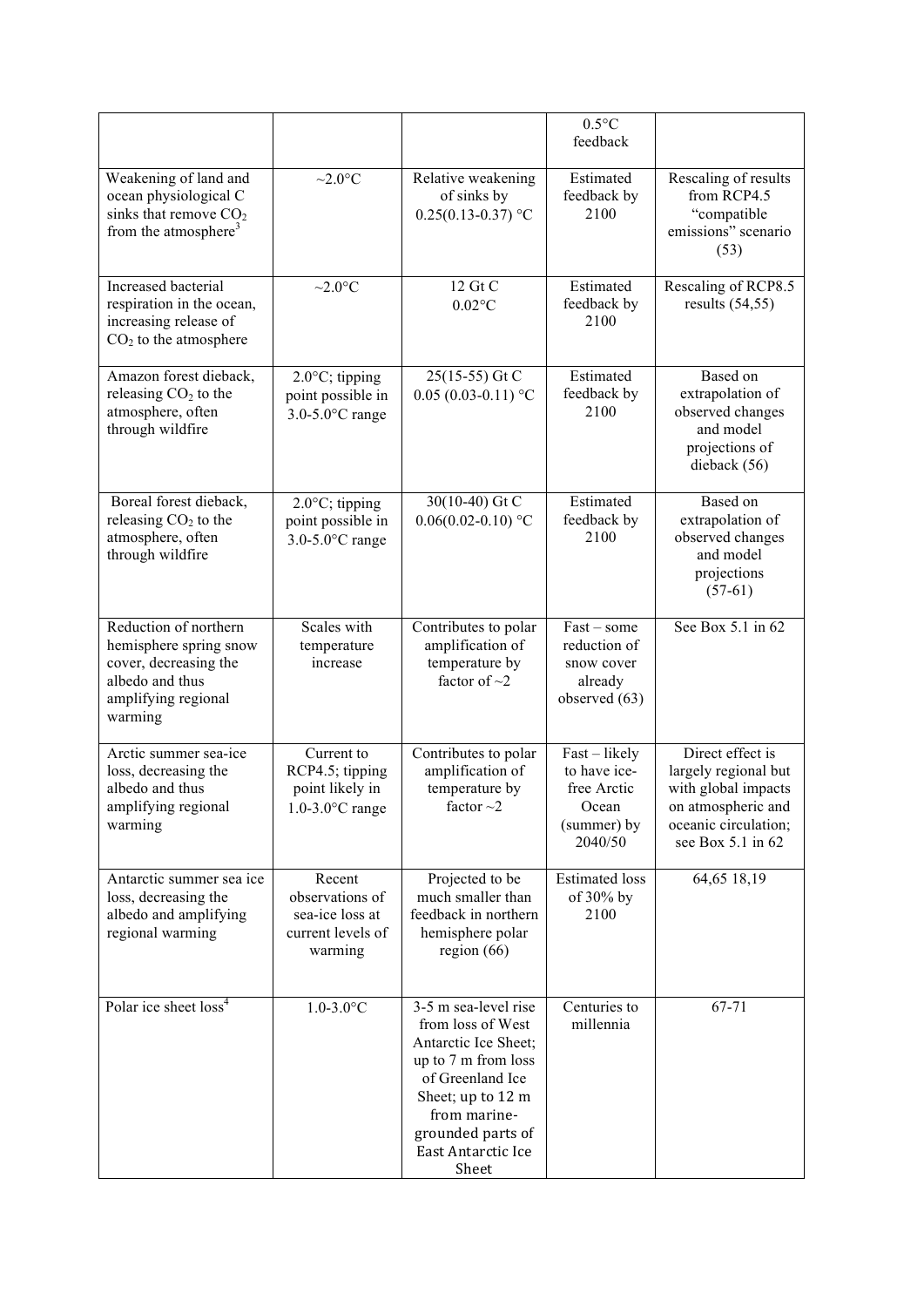| <sup>1</sup> Measured in most cases here as both an additional temperature rise ( $\degree$ C) by 2100 arising from the feedback and |  |  |
|--------------------------------------------------------------------------------------------------------------------------------------|--|--|

in Gt C emitted to the atmosphere. Where feedback strength was originally estimated in Gt C emitted to the atmosphere, the feedback strength was converted to °C assuming a 2°C temperature rise per 1000 GtC added to the atmosphere.

<sup>2</sup> The ocean methane hydrate feedback, although not likely to lead to a significant release of carbon in the  $21<sup>st</sup>$ century, is included because on the longer term it is likely to be activated by a 2°C temperature rise, will lead to large releases of carbon, and is irreversible.

<sup>3</sup>Physiological carbon cycle feedbacks are already included in the calculation of a cumulative carbon budget consistent with a  $2^{\circ}$ C temperature rise (53)

<sup>4</sup>Focus here is on vulnerable parts of polar ice sheets, subject to the marine ice-sheet instability mechanism such as West Antarctica and parts of Greenland and East Antarctica, that could be lost in a timeframe up to 1000 years but whose tipping points could be crossed this century. Significant loss of polar ice sheets may affect not only sea-level rise but could also amplify long-term temperature rise by driving changes in ocean overturning circulation in the North Atlantic and Southern Ocean (67).

#### *Permafrost thawing*

The IPCC notes that there is *high confidence* that reductions in permafrost extent due to warming will cause thawing of some currently frozen carbon. However, there is *low confidence* in the magnitude of carbon losses through emissions of  $CO<sub>2</sub>$  and  $CH<sub>4</sub>$  to the atmosphere from this source. In the IPCC AR5 Ciais et al. (53) gave an estimate of 50 to 250 Gt C vulnerable to loss as both  $CO<sub>2</sub>$  and CH<sub>4</sub> between 2000 and 2100 under the high emissions RCP8.5 scenario.

Since the publication of the IPCC AR5, there have been several pertinent studies regarding permafrost thawing (48-50). These collectively give cumulative  $CO<sub>2</sub>$  and  $CH<sub>4</sub>$  emission figures for different RCP scenarios. For example, Schaefer et al. (48) give 27-100 Gt C release by 2100 under RCP4.5. Schneider von Deimling et al. (49) give 20-58 Gt C by 2100 under RCP2.6. Koven et al. (50) find a roughly linear loss of -14 to -19 Gt C/deg.C by 2100, that is, for 2°C warming 28-38 Gt C loss (which can then be multiplied by 1.1-1.18 to account for CH4). Taking the latter estimate for 2°C warming in 2100, this corresponds to 28- 38 Gt C loss as  $CO_2$  or 31-45 Gt C as  $CO_2$  equivalents including CH<sub>4</sub>. We take 45 Gt C from this as our central estimate. We take 20 Gt C as our lower bound from the RCP2.6 study of (49), noting that RCP2.6 scenarios typically stabilize below 2°C warming. As an upper bound we scale down the upper estimate of Schaefer et al. (48) from RCP4.5 to ~80 Gt C  $(100*2/2.5)$ .

#### *Ocean bacterial respiration*

The weakening of the ocean carbon pump involves different processes that diminish  $CO<sub>2</sub>$ drawdown in surface waters. The models used in Ciais et al (53) consider both abiotic (i.e., temperature effects on the solubility of  $CO<sub>2</sub>$  in seawater) and biotic processes. With respect to the latter, the models examine how expected changes in water column stratification brought about by surface ocean warming may impact ecosystem function. Thus, they assume that increased thermal stratification will lead to a reduction of nutrient input to the surface layer and a consequent decrease (*medium confidence*) in primary production which, in turn, will lead to a weakening of the biological pump whereby carbon is transported in sinking biological material from surface to deep ocean layers where it may be sequestered.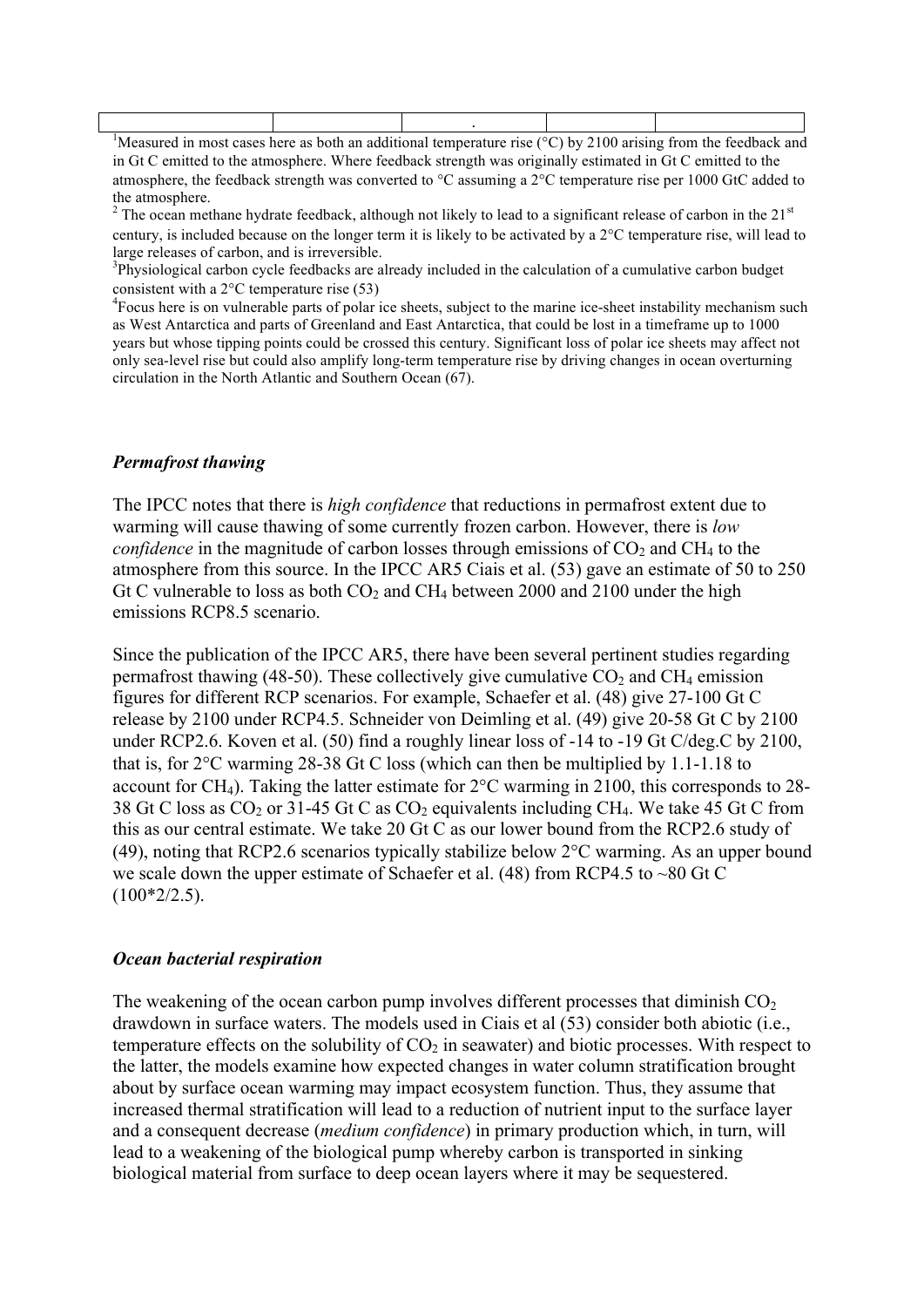Another process that will impact carbon turnover in a warmer surface ocean and is not explicitly addressed in the models used by Ciais et al (53) is increased bacterial respiration in surface waters in response to increasing temperature (55). Increased remineralisation of organic material in surface waters through increased bacterial activity will lead to regeneration of nutrients (stimulating the production of some but not all phytoplankton groups) and an increase in  $pCO<sub>2</sub>$  (reducing the air to sea flux of  $CO<sub>2</sub>$ ).

Segschneider and Bendtsen (54) have examined the potential impact of temperaturedependent remineralisation in a warming ocean, including predicted changes in phytoplankton species composition (but not including potential effects of ocean acidification on calcifying organisms). On the basis of their analysis, we include here consideration of the changes in surface ocean bacterial activity. They estimated a  $\sim$ 18 Gt C cumulative sea-to-air flux under an RCP8.5 warming scenario, so this estimate must be adjusted for a 2°C global warming scenario. Sea surface temperatures increase less than the global average temperature; IPCC estimates that RCP4.5 leads to a 1°C warming of SST above present in 2060, and for RCP8.5 a 1.5°C warming of SST above present. Thus, for our analysis here, we estimate 2/3rds of the RCP8.5 effect i.e. ~12 Gt C.

# *Amazon dieback*

We approach estimating potential carbon loss from the Amazon rainforest from (i) model projections of dieback (ii) extrapolation of observed changes.

The study of Jones et al. (56) suggests that at a global warming of  $2^{\circ}$ C the Amazon rainforest could be committed to a dieback of 40%. Dieback can take beyond the end of the century to fully unfold in their model. However, that model does not include fires, which could cause more much more rapid loss of carbon from the forest once it is under an unfavorable climate. To calculate the amount of carbon emissions associated with 40% dieback, we assume that the "dieback" is, in effect, a conversion of tropical forest to tropical savanna/grassland. We estimate a total C storage of 150-200 Gt for tropical forest in the Amazon basin (Table S3), which if replaced by tropical grassland/savanna would store 97-150 Gt C, a loss of 53-70 Gt C,  $40\%$  of which is 21-28 Gt C or  $\sim$  25 Gt C.

| <b>Table S3: Carbon stored in main biomes</b> |  |  |  |  |  |
|-----------------------------------------------|--|--|--|--|--|
|-----------------------------------------------|--|--|--|--|--|

| <b>Biome</b>                | C stored, Gt | Area of biome,<br>$10^6$ km <sup>2</sup> | Gt C/10 $^6$ km <sup>2</sup> |
|-----------------------------|--------------|------------------------------------------|------------------------------|
| Tropical/subtropical forest | 547.8        | 20.33                                    | 26.94                        |
| Tropical/subtropical        | 285.3        | 16.31                                    | 17.49                        |
| grassland/savanna           |              |                                          |                              |
| Desert/dry shrubland        | 178.0        | 25.22                                    | 7.06                         |
| Temperate grassland/savanna | 183.7        | 14.50                                    | 12.67                        |
| Temperate forest            | 314.9        | 20.48                                    | 15.38                        |
| Boreal forest               | 348.2        | 19.23                                    | 18.11                        |
| Tundra                      | 155.4        | 16.52                                    | 9.40                         |

Sources: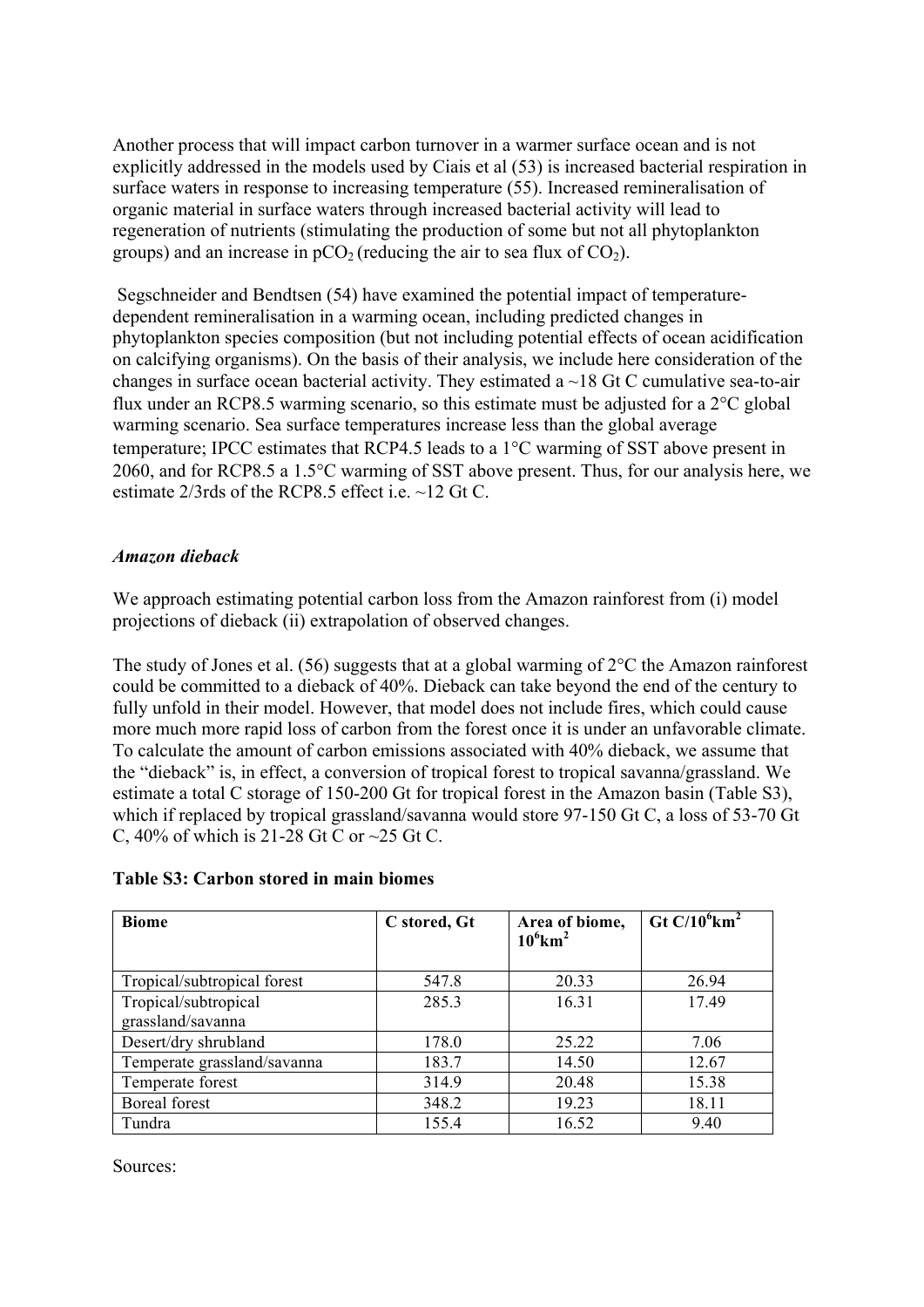Carbon stored per biome: GRID Arendal (http://old.grida.no/publications/rr/naturalfix/page/3725.aspx)

Area of biome: gk12glacier.bu.edu/wordpress/pasquarella/data-sets/location-and-area-ofbiomes/

Observations indicate that the Amazon C sink decreased ~30% from 0.54 (0.45-0.63) Gt C/yr in the 1990s to 0.38 (0.28-0.49) Gt C/yr in the 2000s, partly due to increasing tree mortality linked to climate variability (72). Furthermore, individual drought events have reduced carbon uptake by 1.6 Gt C (2005) and 1.1 Gt C (2010) with the 2010 drought event making the Amazon essentially carbon neutral at 0.07 Gt C/yr (73). Extrapolation of the 0.16 Gt C/yr weakening of sink from the 1990s to 2000s for the remaining 83 years of this century gives a conservative minimum estimate of 13 Gt C equivalent emission from the Amazon, which we round to ~15 Gt C. Alternatively, assuming there continue to be on average two droughts per decade of comparable magnitude to the 2005 and 2010 events for the remaining eight decades of the century, the equivalent emission would be  $\sim$ 22 Gt C. This is in the range of the dieback estimates calculated above. Hence we consider ~25 Gt C to be a reasonable best estimate. Alternatively, if the observed rate of decline in Amazon C sink (0.016 Gt C/yr/yr) were to continue for the remainder of this century, then by the 2090s the Amazon would be a C source of 1.06 Gt C/yr and the equivalent carbon emission over the century would be  $\sim80$ Gt C, or for the 83 years from 2017 onwards the equivalent emission would be  $\sim$  55 Gt C. We take the latter as an upper estimate.

# *Boreal forest dieback*

We estimate potential carbon loss from the dieback of the boreal forest from (i) extrapolation of observed changes (ii) model projections of dieback.

*1. Extrapolation from observed changes:* Data from the Kurz and Apps (57) analysis of changes in the carbon budget for Canadian forests from 1920 to 1989 show an increase in carbon storage in biomass from 1920 to 1970 (11.0-16.4 Gt C), followed by a decrease from 1970 to 1989 (16.4-14.5 Gt C), driven largely by an increase in disturbance regimes (insectinduced stand mortality and fires) associated with a warming climate. DOM (Dead Organic Matter) showed an increase from 61.2 to 71.4 Gt C through the 70-year period. The increase in biomass and DOM over the 1920-1970 period is likely due, in part, to recovery from an earlier period of higher disturbance frequency.

If we assume that the rate of loss of biomass from 1970 to 1989 (1.9 Gt C through 20 years, or 0.095 Gt C per year) is maintained out to the end of the  $21<sup>st</sup>$  century as the climate continues to warm, we estimate a loss of  $(0.095 \text{ Gt C/yr})(110 \text{ yrs}) = 10.4 \text{ Gt C}$ . Loss of about 10 Gt C over a century for the Canadian boreal forest is a reasonable (probably conservative) estimate when compared to an uptake in biomass of 5.4 Gt C through 50 years (from 1920 to 1970) as the forest recovered from an earlier high disturbance regime. Assuming that the Canadian boreal forest comprises about one-third of the global boreal forest, gives a crude estimate of ~30 Gt C, for the amount of carbon that could be lost by 2100 from boreal forest dieback. These estimates are for biomass only and do not include increased C release from DOM as disturbance regimes change. Nevertheless, we take this as our central estimate.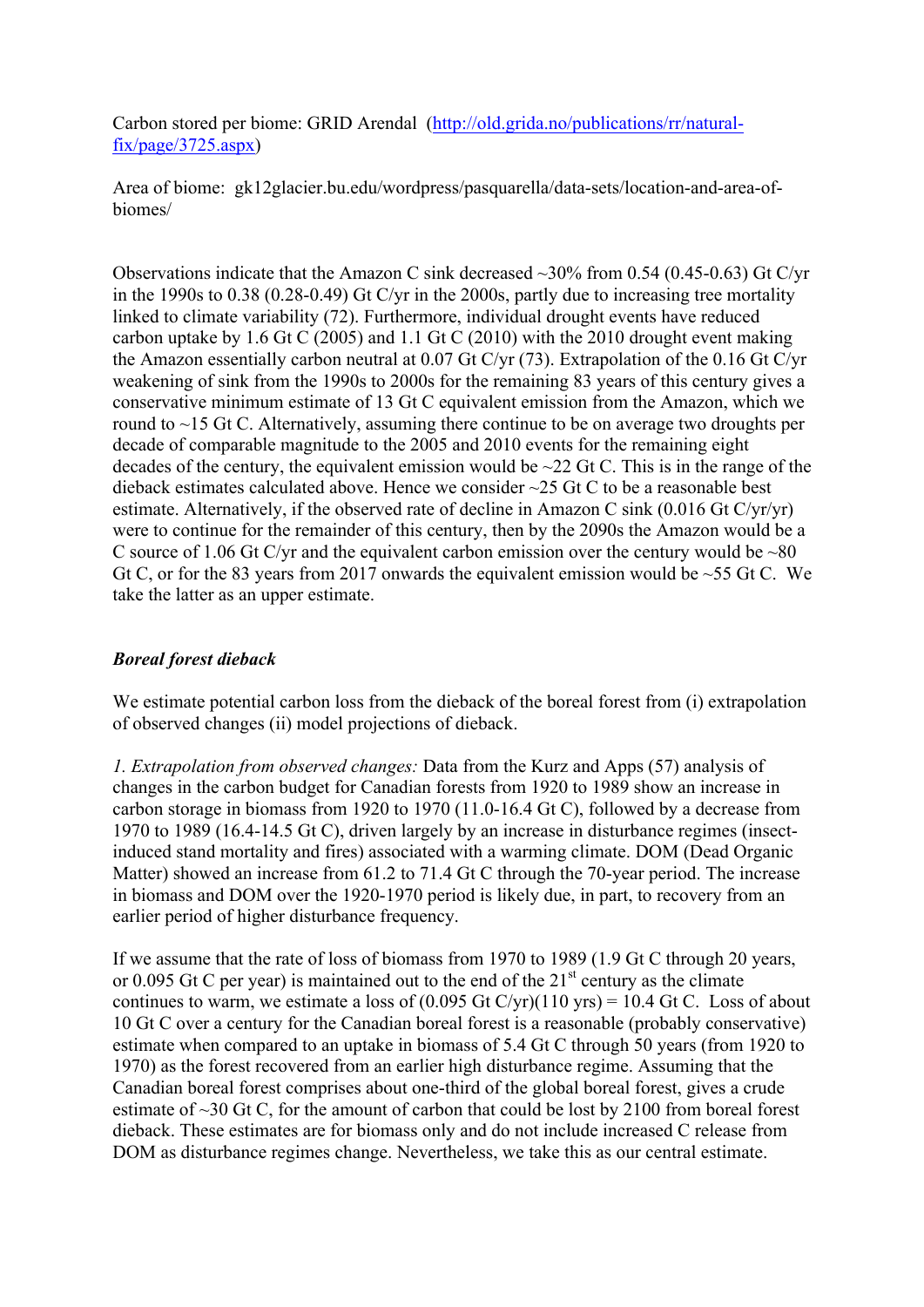A different analysis finds a 73% reduction in the strength of the C sink in boreal regions from 0.152 Gt C/yr in previous decades to 0.041 Gt C/yr over 1997-2006 (58). Conservatively, if this 0.111 Gt C/yr reduction in sink strength persists over the subsequent 94 years to 2100 this corresponds to a C loss of 10.4 Gt C, in agreement with our Canada-only estimate above. Hence we take  $\sim$ 10 Gt C as our lower estimate. Alternatively, if the sink continues to decline at the observed rate 0.011 Gt C/yr/yr over 94 years this is equivalent to an emission of 49 Gt C, or for the 83 years from 2017 onwards the equivalent emission would be 38 Gt C. Hence we take ~40 Gt C as our upper estimate of the potential carbon loss through boreal forest dieback.

*2. Model simulations of boreal forest conversion to savanna/grassland.* The replacement of boreal forest at its southern boundary with steppe grasslands of lower carbon storage is consistent with grasslands being the neighbouring biome, as is an expansion of boreal forest into present-day tundra, which would increase carbon storage (59). Almost all models in the IPCC AR5 fail to capture the carbon dynamics of these biome transitions probably because they fail to appropriately capture disturbance factors (59). However, a novel estimate, based on 'climate vectors', of the equilibrium change in carbon storage expected under  $\sim$ 2 $\degree$ C warming (2040-2060 under RCP4.5) suggests a C loss over the 40-60°N region of 27 to 0.17 (mean12.3) Gt C, but with an increase in C storage of 3.7-16 (mean 7.2) Gt C for the borealforest transition (59).

Some earlier models also simulated boreal forest dieback (60,61), but both of these appear to simulate the ecosystem shifts at both the southern and northern edges of present-day boreal forests after they have reached equilibrium. Lucht et al. (60) simulated a replacement of the boreal forest at its southern border in a large stretch across Siberia and to the southwest of Hudson Bay in Canada under a relatively high warming scenario, but they do not quantify the area of boreal forest dieback or the carbon lost. Joos et al. (61) used a coupled climate-carbon cycle model to simulate changes in biome distribution and carbon dynamics using two emissions scenarios (moderate and high). For the moderate scenario, which gives a 2.8°C temperature rise by 2100, a large area of boreal forest in southern-central Siberia and a smaller area southwest of Hudson Bay in Canada are converted to savanna/woodland or grassland. This results in large losses of carbon in both areas (Plate 2 in their paper). Although Joos et al. (61) do not report the carbon storage changes by biome, a rough approximation can be made based on an estimated 50% loss of boreal forest to savanna/grassland. Then based on Table S2, the carbon lost to the atmosphere by conversion of half of the global boreal forest to temperate savanna/grassland is  $(19.23 \ 10^6 \text{km}^2)(0.5) \text{ x}$  $(18.11-12.67 \text{ Gt C}/10^6 \text{km}^2) = 52.3 \text{ Gt C}$ . Assuming linear scaling with the level of temperature forcing would give an estimate of 52.3 Gt C  $(2.0/2.8) = 37.4$  Gt C. This compares well with the upper estimate of 38 Gt C above based on Hayes et al. (58).

The Koven (59), Lucht et al. (60) and Joos et al. (61) studies all simulate an uptake of carbon in the far north as boreal forests migrate into present-day tundra regions. However, none of the modelling studies appear to capture the century-scale lag between the rapid loss of carbon from disturbance-driven dieback and the much slower migration and growth of boreal forests into the higher latitudes (e.g., 74). It is the pulse of carbon to the atmosphere resulting from this long lag time that we are estimating as the feedback resulting from boreal forest dieback (Table S1), an estimate we base on the observed carbon cycle dynamics of disturbance-driven dieback in the Canadian boreal forests. We emphasise that we are considering here the carbon dynamics of a highly transient phase of the Earth System (the potential 'Hothouse Earth' pathway) and one that is not close to equilibrium.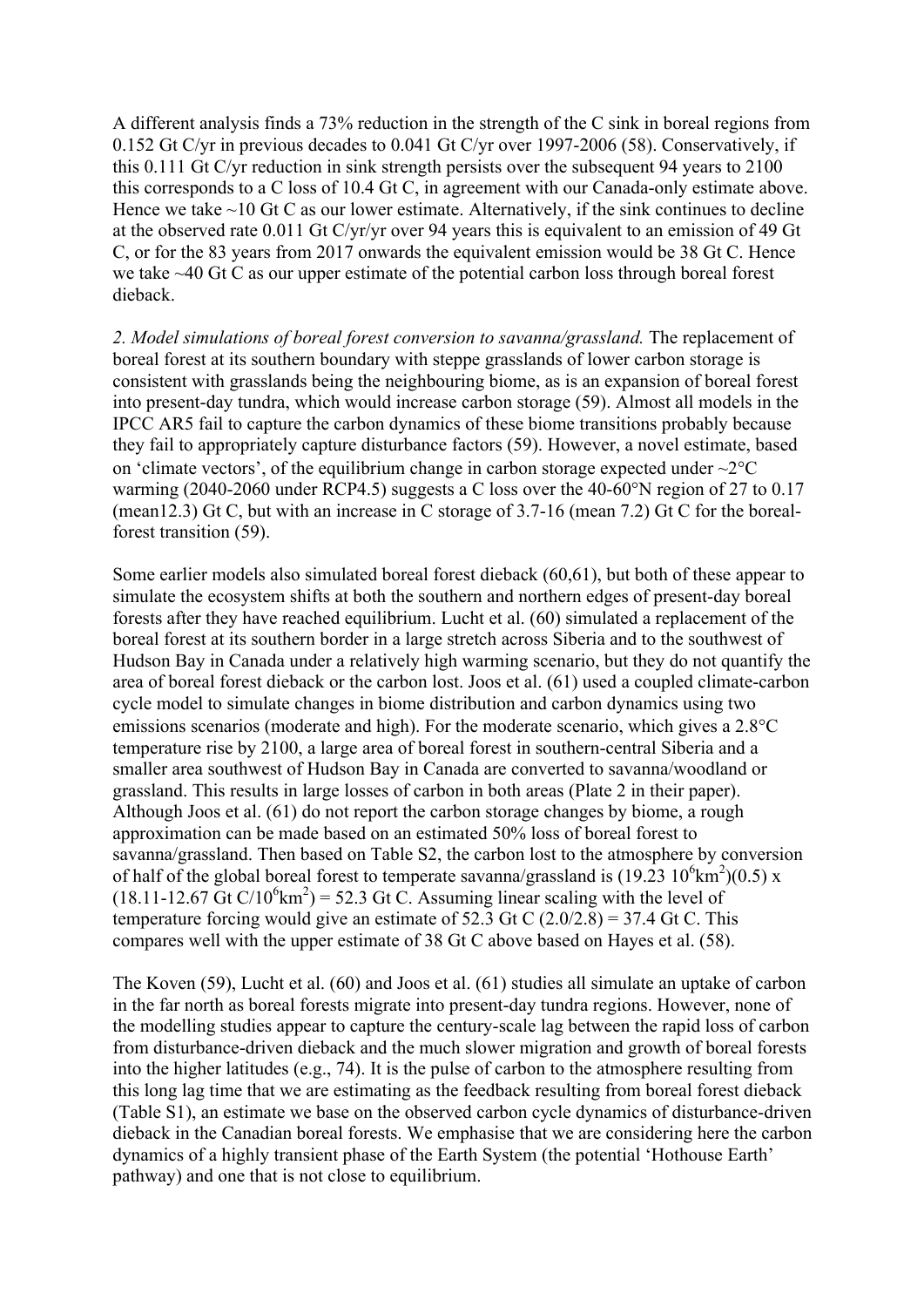*Critical biomes that support humanity (Section "What Is at Stake?" in the main text)*

| Biome or regional feature                                                                                     | Importance for human well-<br>being                                                                                                              | <b>Risks of a 'Hothouse Earth'</b><br>pathway                                                                                                                          |
|---------------------------------------------------------------------------------------------------------------|--------------------------------------------------------------------------------------------------------------------------------------------------|------------------------------------------------------------------------------------------------------------------------------------------------------------------------|
| Productive agricultural regions -<br>North America; West/central<br>Europe; NE China; Indo-<br>Gangetic Plain | Each of those regions provides<br>food for $>1$ billion people or<br>more                                                                        | Depletion of soil fertility;<br>changes in water availability;<br>loss of coastal lands                                                                                |
| Coral reefs                                                                                                   | 10% of marine fisheries, food<br>source for 500 million people                                                                                   | Destruction of most reefs from<br>warming and ocean acidification.                                                                                                     |
| Tropical rainforests                                                                                          | Supports climate stabilization;<br>centers of terrestrial biodiversity,                                                                          | Amazon at risk from both<br>climate and land-use change; SE<br>Asia and Central Africa under<br>increasing human pressure.                                             |
| Tropical drylands                                                                                             | Support large human<br>populations, particularly in<br>Africa.                                                                                   | At risk of becoming too hot for<br>humans; too hot and dry for<br>agriculture.                                                                                         |
| Low-lying deltas and coastal<br>regions                                                                       | Centres of population,<br>infrastructure, economic activity.<br>Two-thirds of the world's mega-<br>cities are less than 10 m above<br>sea level. | Huge risks from coastal flooding<br>to transport, infrastructure and<br>coastal ecosystems. Economic<br>damages could trigger regional<br>or global economic collapse. |
| Regional monsoon systems                                                                                      | More than 1 billion people<br>reliant on stability of South<br>Asian Monsoon (SAM).                                                              | SAM vulnerable to high aerosol<br>loading to warming Indian ocean<br>and adjacent land.                                                                                |
| Mountain glaciers                                                                                             | Provide freshwater for >1 billion<br>people in Asia, South America                                                                               | Melting at rapid rates, changing<br>amount and timing of run-off                                                                                                       |
| Riparian and wetlands                                                                                         | Provide freshwater for billions of<br>people; carbon sequestration                                                                               | loss of water in some places;<br>increased flooding in others;                                                                                                         |

**Table S4: Critical biosphere or Earth System features that support humanity**

*Human feedbacks in the Earth System (Section "Human Feedbacks in the Earth System" in the main text)*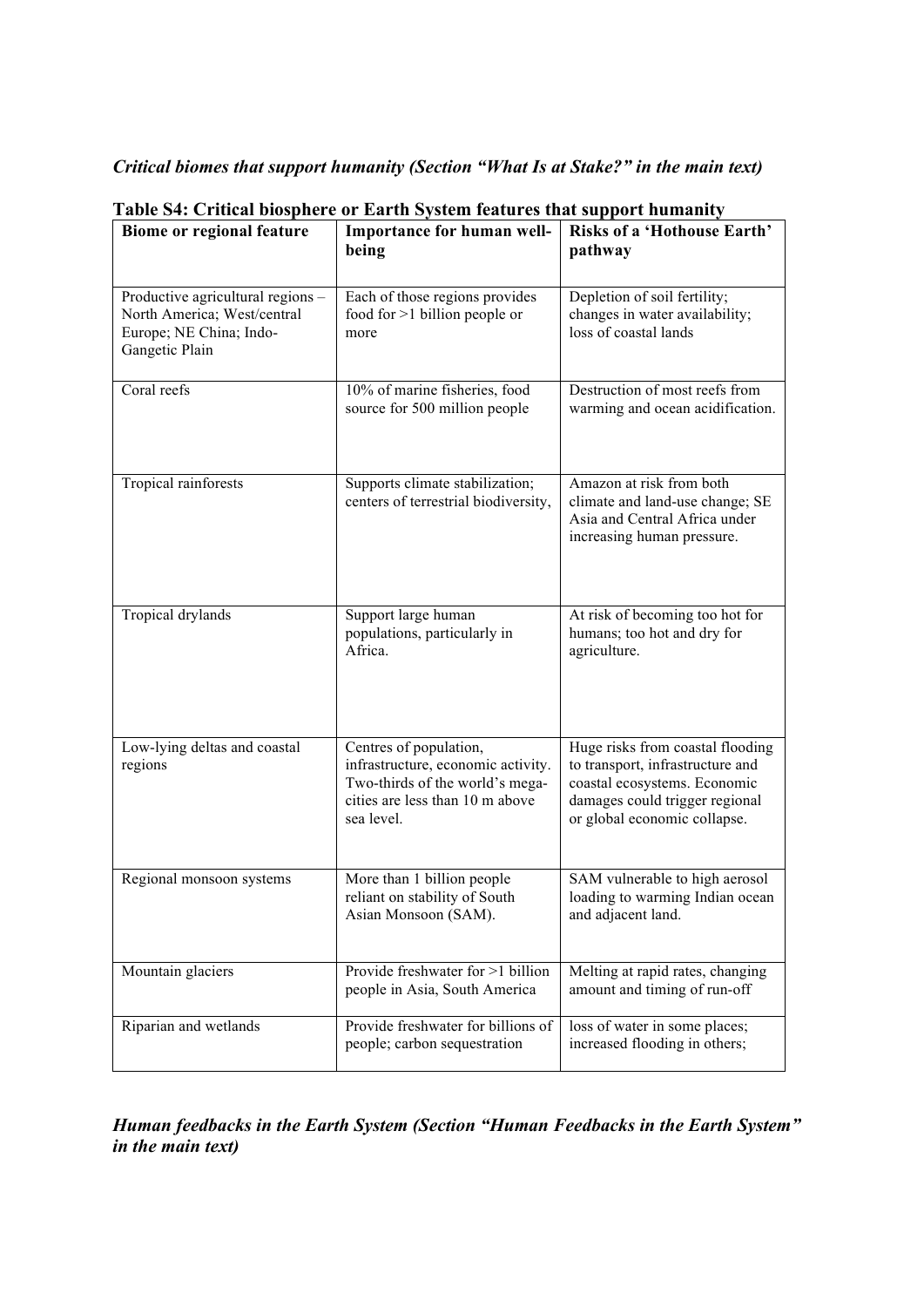# **Table S5. Human actions that could steer the Earth System onto a 'Stabilized Earth' trajectory**

| <b>Action</b>                                                          | <b>Effect on Earth System</b><br>(ES) trajectory                                                                                               | <b>Time scale</b>                                                                             | <b>Progress</b>                                                                                                                                                                                                                                                                                                                     |  |  |  |
|------------------------------------------------------------------------|------------------------------------------------------------------------------------------------------------------------------------------------|-----------------------------------------------------------------------------------------------|-------------------------------------------------------------------------------------------------------------------------------------------------------------------------------------------------------------------------------------------------------------------------------------------------------------------------------------|--|--|--|
| Enhancing or creating negative feedbacks through carbon sinks          |                                                                                                                                                |                                                                                               |                                                                                                                                                                                                                                                                                                                                     |  |  |  |
| Forest and land<br>management                                          | Increase land carbon sinks by<br>halting deforestation and<br>increasing forests and other<br>carbon sequestering land uses<br>$(75,76)$ .     | Decades                                                                                       | Rate of deforestation has<br>slowed in many regions, but<br>much more can be done                                                                                                                                                                                                                                                   |  |  |  |
| Soil management<br>in agricultural<br>zones                            | Better agricultural practices to<br>replenish soil carbon lost in<br>tillage could generate a<br>significant below-ground<br>carbon sink (77). | Decades to<br>centuries                                                                       | Better soil management not<br>yet widespread so still<br>remains a potential rather than<br>actual C sink; questions about<br>magnitude and potential<br>reversibility of soil carbon<br>sinks                                                                                                                                      |  |  |  |
| Biodiversity<br>conservation in<br>land, coastal and<br>marine systems | More biodiverse systems<br>generally store more carbon<br>than degraded ones, thus<br>maintaining and enhancing<br>biosphere sinks (77).       | Centuries                                                                                     | Magnitude of effect is<br>difficult to determine. In<br>general, biodiversity loss and<br>biosphere degradation<br>continues in many regions.                                                                                                                                                                                       |  |  |  |
| Enhancing marine<br>carbon uptake                                      | Fertilization of ocean waters to<br>stimulate uptake of $CO2$ by<br>marine phytoplankton                                                       | Decades to<br>centuries                                                                       | Uncertain effect as the<br>magnitude of resulting carbon<br>sequestration is unknown and<br>eutrophication, possibly<br>creating dead zones, is likely<br>(78)                                                                                                                                                                      |  |  |  |
| 'Carbon Capture<br>and Storage'<br>$(CCS)^1$                           | Remove $CO2$ from the<br>atmosphere and store it in<br>geological formations. Often<br>linked with bio-energy<br>production (BECSS) (79).      | Decades to<br>centuries;<br>storage time<br>scale is<br>millions of<br>years, in<br>principle | In R&D phase. Often energy<br>intensive. Not currently<br>economically feasible (but<br>some facilities beginning to<br>test the concept, e.g. a plant in<br>Edmonton, Canada). BECSS,<br>and other biomass energy<br>production systems, likely to<br>compete with agriculture and<br>biodiversity conservation for<br>land $(80)$ |  |  |  |
|                                                                        | Reducing greenhouse gas emissions from fossil fuels and other sources                                                                          |                                                                                               |                                                                                                                                                                                                                                                                                                                                     |  |  |  |

<sup>&</sup>lt;sup>1</sup>This carbon-sink feedback is fundamentally different from the others in that, in principle, it returns geological (fossil) carbon from the atmosphere to a geological formation, while the other sinks transfer carbon from one pool (atmosphere) to another (land or ocean) in the active carbon cycle. This carbon is vulnerable to return to the atmosphere whereas carbon stored safely in geological formations is not (81).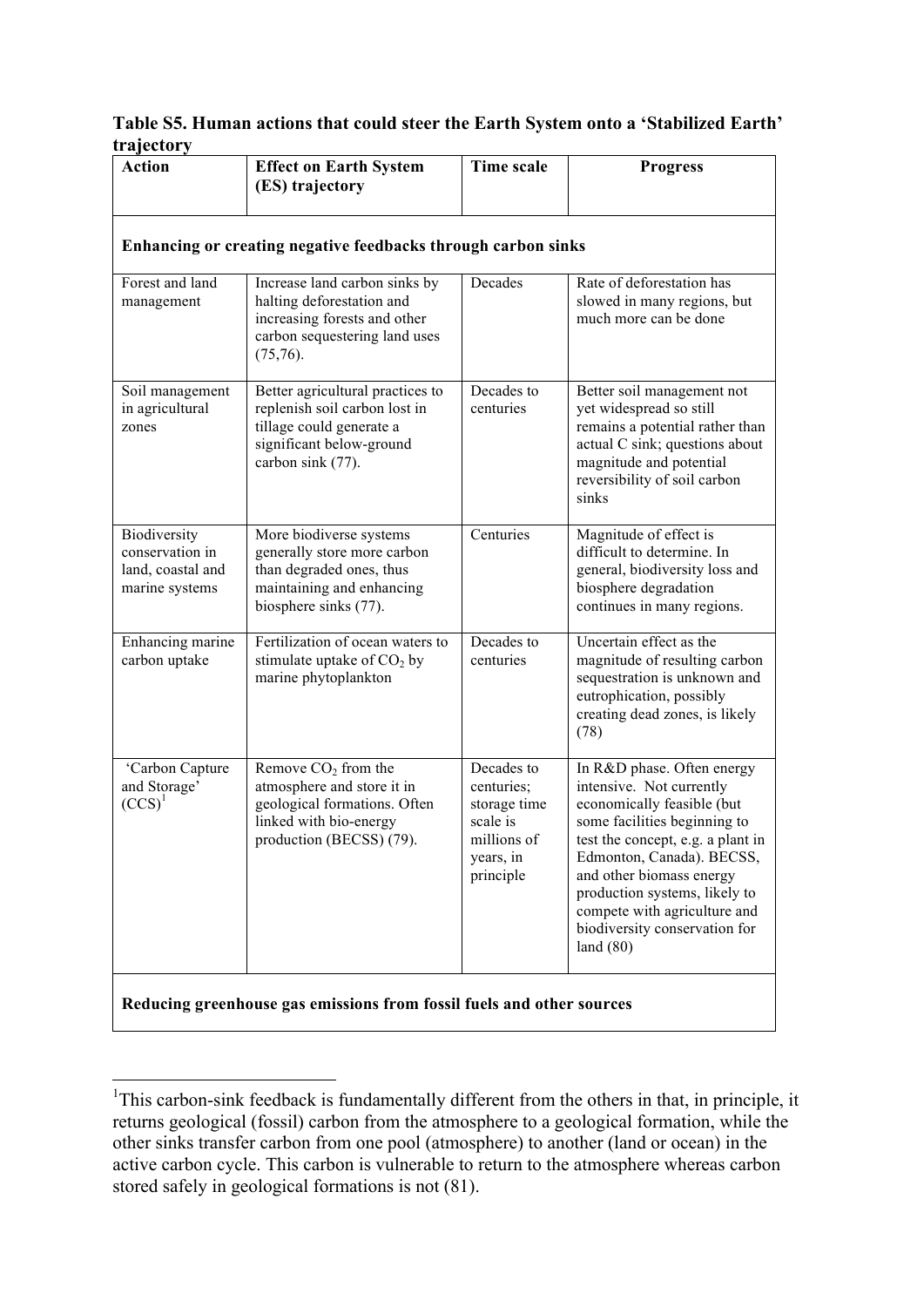| Replacement of<br>fossil fuels with<br>low or zero<br>emission energy<br>sources $(82)$                                                              | Reduces human impacts on<br>radiative forcing and ocean<br>acidification                                                                               | Significant lags<br>of decades to<br>centuries.<br>Further<br>technological<br>innovation<br>necessary                              | Some progress has been<br>made globally in reducing<br>emissions in stationary<br>energy (heat, electricity)<br>$(79, 83-86)$ . Share of<br>renewables in electricity<br>sector doubling every 5-6<br>years. Costs of electricity<br>storage are dropping; smart<br>grids being developed.<br>Electrification of transport<br>is accelerating. |
|------------------------------------------------------------------------------------------------------------------------------------------------------|--------------------------------------------------------------------------------------------------------------------------------------------------------|-------------------------------------------------------------------------------------------------------------------------------------|------------------------------------------------------------------------------------------------------------------------------------------------------------------------------------------------------------------------------------------------------------------------------------------------------------------------------------------------|
| Reduce emissions<br>from agriculture<br>(livestock, rice,<br>fertilizer)                                                                             | In addition to $CO2$ , reduces<br>methane and nitrous oxide<br>emissions                                                                               | Requires<br>technological<br>and behavioral<br>change, e.g.,<br>low- or no-meat<br>diets (87,88)                                    | Emissions from livestock<br>still increasing, some R&D                                                                                                                                                                                                                                                                                         |
| Reduction in<br>production of<br>chemicals such as<br>HFCs (89,90)                                                                                   | Reduces concentration of<br>chemicals with high GWP<br>(Greenhouse Warming)<br>Potential)                                                              | Technological<br>changes                                                                                                            | Progress in eliminating<br><b>HFCs</b>                                                                                                                                                                                                                                                                                                         |
| Reduce use of<br>cement (91)                                                                                                                         | Reduces $CO2$ emissions                                                                                                                                | Requires slowing<br>of demand, CCS<br>or use of<br>alternative<br>materials (e.g.,<br>wood, stone,<br>carbon fiber)                 | No signs of slower growth<br>although industry has made<br>commitments to lower $CO2$<br>intensity                                                                                                                                                                                                                                             |
| Increased resource<br>use efficiency in<br>all human<br>systems; reduce<br>waste and use<br>waste as a<br>resource stream<br>(recycling)<br>(92, 93) | Reduce the introduction of<br>reactive N and P as well as<br>novel substances into the<br>biosphere and the rest of the<br>Earth System; work towards. | Variable<br>Technological<br>innovation<br>necessary, as<br>well as change in<br>consumer<br>attitudes and<br>business<br>practices | Little progress globally but<br>some examples emerging<br>relating to recycling.                                                                                                                                                                                                                                                               |
|                                                                                                                                                      | <b>Modifying Earth's energy balance</b>                                                                                                                |                                                                                                                                     |                                                                                                                                                                                                                                                                                                                                                |
| Reduce solar<br>radiation input to<br>Earth System<br>through changing<br>radiative or<br>reflective<br>properties of<br>surface and<br>atmosphere   | Cooling effect as radiation is<br>reflected or reduced                                                                                                 | Decades                                                                                                                             | Concern about unintended<br>consequences and<br>technologies not yet<br>economic or feasible at<br>global scale; ocean<br>acidification would<br>continue (94-96)                                                                                                                                                                              |
|                                                                                                                                                      |                                                                                                                                                        |                                                                                                                                     |                                                                                                                                                                                                                                                                                                                                                |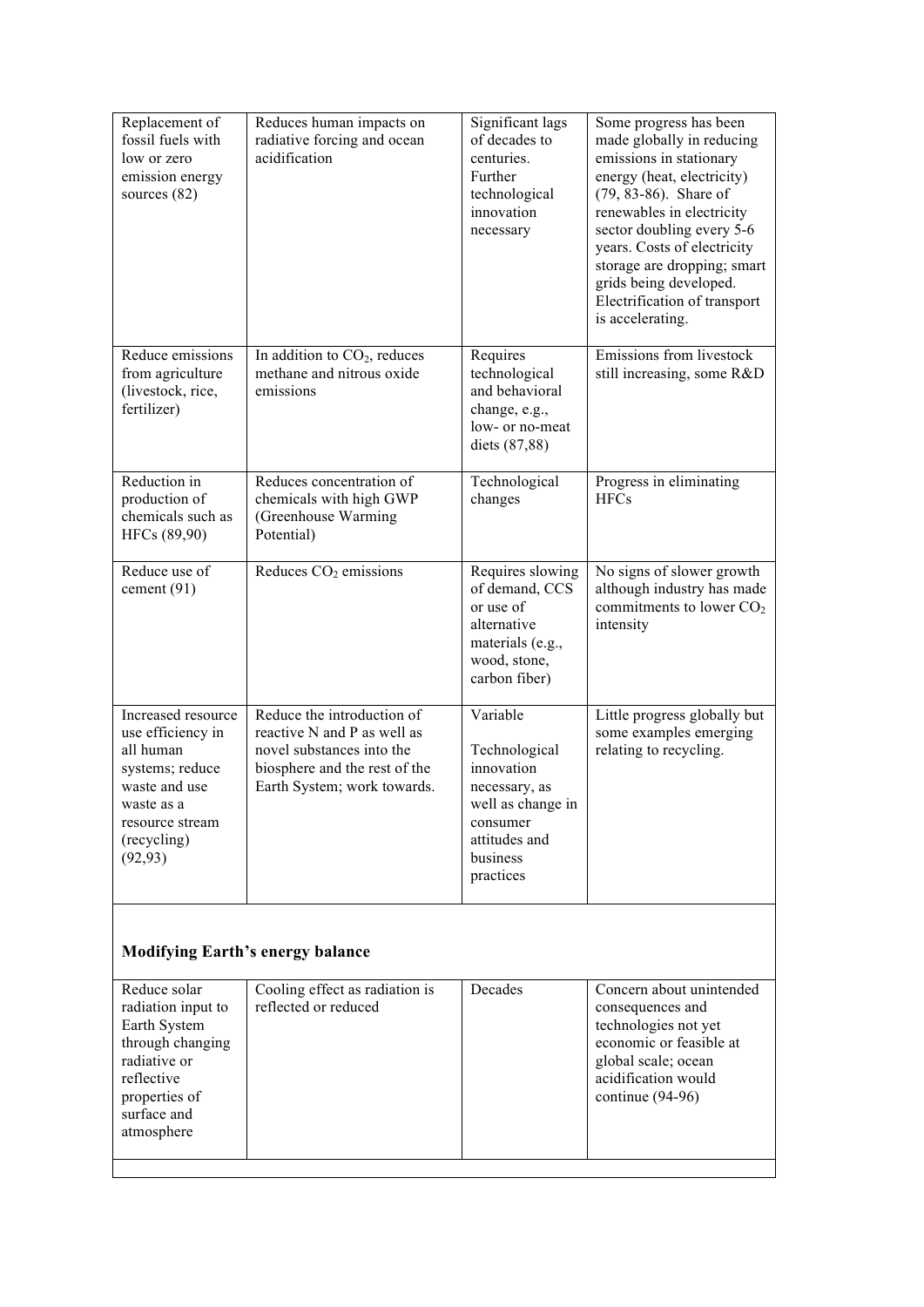| <b>Fundamental changes in societies</b>                                         |                                                                                                                                                                                                                                                                                             |                                                                                 |                                                                                                                                                                                                                                                                                                                                                                                                                                                                                                                                                                                                                                                               |
|---------------------------------------------------------------------------------|---------------------------------------------------------------------------------------------------------------------------------------------------------------------------------------------------------------------------------------------------------------------------------------------|---------------------------------------------------------------------------------|---------------------------------------------------------------------------------------------------------------------------------------------------------------------------------------------------------------------------------------------------------------------------------------------------------------------------------------------------------------------------------------------------------------------------------------------------------------------------------------------------------------------------------------------------------------------------------------------------------------------------------------------------------------|
| Slow or reverse<br>human population<br>growth                                   | Reduces demand on natural<br>resources and overall<br>consumption                                                                                                                                                                                                                           | Decades                                                                         | Fertility rates are<br>beginning to decline,<br>mostly as a result of<br>improved status of women,<br>approaching replacement<br>fertility at 2.4 children per<br>woman. Lags and high<br>fertility in some countries<br>mean that although rates<br>are slowing population<br>growth will continue until<br>at least mid-century.                                                                                                                                                                                                                                                                                                                            |
| Change<br>consumption<br>behavior                                               | Reduce consumption of<br>products associated with high<br>GHG emissions and resource<br>$use$ - especially where<br>consumption is far above<br>average. For example, the<br>wealthiest one billion people<br>produce 60% of GHGs,<br>whereas the poorest three<br>billion produce only 5%. | Decades                                                                         | Some consumer behavior<br>change can be observed<br>but rising incomes in many<br>regions are increasing per<br>capita consumption                                                                                                                                                                                                                                                                                                                                                                                                                                                                                                                            |
| Improved<br>governance across<br>scales, including<br>the Earth System<br>level | Develop policies to manage<br>climate and Earth System in an<br>equitable way. Policies include<br>fiscal measures, incentives,<br>regulation, information<br>(including commitment to<br>education of the general public)<br>at all levels of government,<br>business and organizations    | Depends on<br>strength of<br>policy, number<br>of actors, and<br>implementation | Hundreds of international<br>(UN) Conventions now<br>exist to manage Earth<br>System (e.g. climate,<br>biodiversity, toxics). Paris<br>agreement provides a<br>measure of progress.<br>Many non-nation state<br>actors (e.g. cities,<br>businesses) are committing<br>to reduce emissions. The<br>universal UN Sustainable<br>Development Goals<br>(SDGs) provide humanity<br>with a first-ever roadmap<br>integrating aspirational<br>world development with<br>Earth System<br>sustainability. However,<br>many conventions are<br>disconnected from trade<br>agreements; aviation and<br>shipping emissions not<br>covered in international<br>agreements. |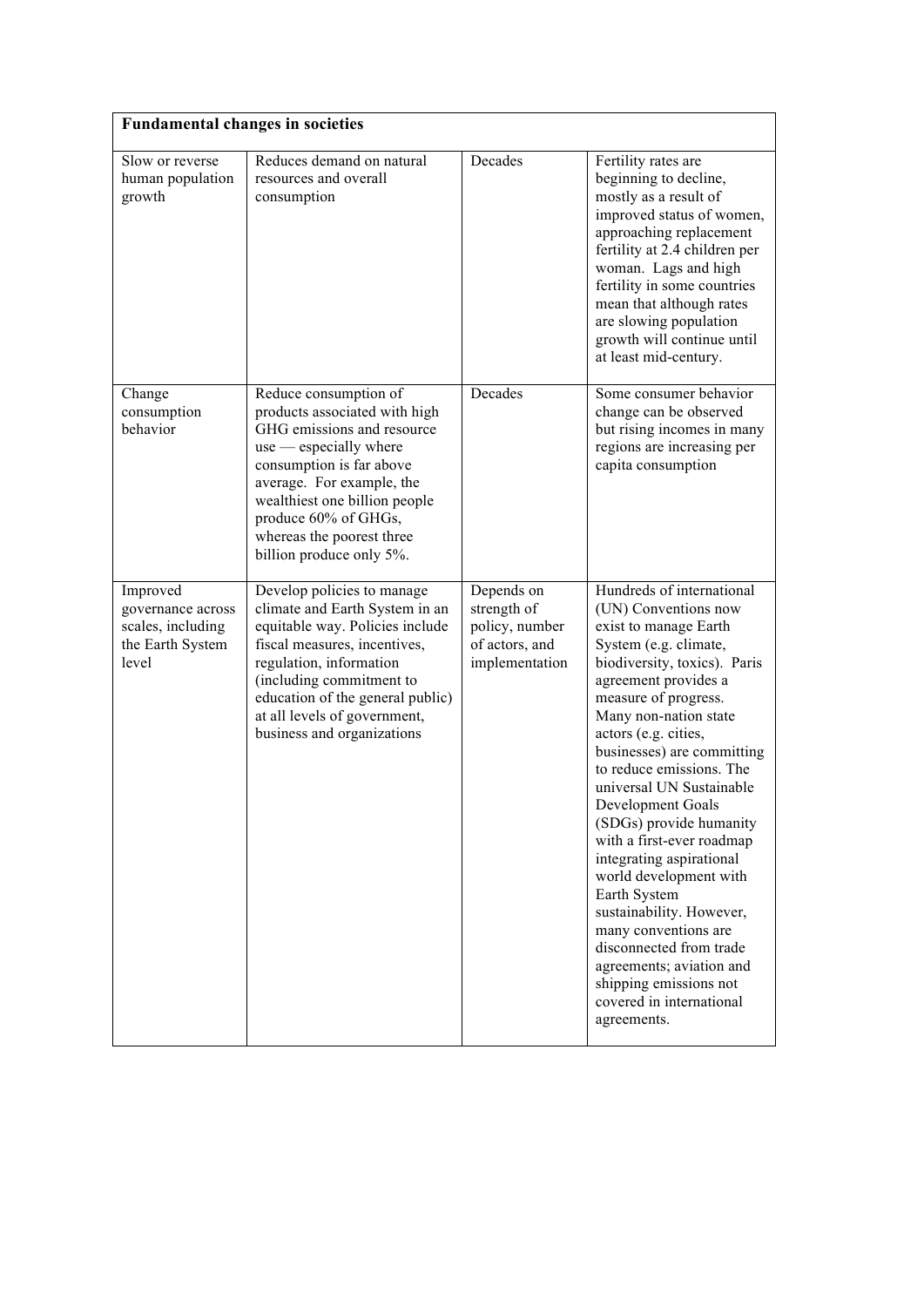| Value changes to<br>support<br>transformations to<br>Earth System<br>stewardship                              | Awareness of and education<br>about Earth System<br>vulnerability can contribute to<br>changes in values that can<br>change behavior, governance<br>and intensity of innovation | Decades | Surveys indicate increased<br>environmental awareness<br>across many countries,<br>decision makers and<br>thought leaders (including<br>popular culture and<br>religion)                                            |
|---------------------------------------------------------------------------------------------------------------|---------------------------------------------------------------------------------------------------------------------------------------------------------------------------------|---------|---------------------------------------------------------------------------------------------------------------------------------------------------------------------------------------------------------------------|
| Technological<br>innovation                                                                                   | Can provide new energy<br>sources, food and transport,<br>systems, efficiencies, carbon<br>sinks, geoengineering, water<br>reuse                                                | Decades | Some low carbon and other<br>technologies now<br>spreading more rapidly<br>(solar, genetics), others<br>face opposition (solar,<br>GM). Adoption often cost<br>limited. R&D inadequate.                             |
| Management and<br>governance<br>philosophies<br>emphasizing<br>adaptiveness,<br>complexity and<br>uncertainty | Accepting and learning to live<br>with uncertainty and change,<br>and building resilience to Earth<br>System change and for<br>transformations                                  | Decades | Influencing of key global<br>actors has made some<br>progress. Also, emergence<br>of new global actors (e.g.,<br>development agencies,<br>large businesses) that are<br>actively working with a<br>resilience focus |

# *References: Supporting Information*

1. Lenton TM (2015) *Earth System Science. A Very Short Introduction*. Oxford, Oxford University Press, 153 pp.

2. Clark PU, et al. (2016) Consequences of twenty-first-century policy for multi-millennial climate and sea-level change, *Nature Clim Change,* doi: 10.1038/nclimate2923.

3. Ruddiman WF, et al. (2016) Late Holocene Climate: Natural or Anthropogenic. Rev. Geophys. 54, doi:10.1002/2015RG000503.

4. Berger A, Loutre MF (2002) An exceptionally long interglacial ahead? *Science* 297: 1287– 1288.

5. Steinhilber F, et al. (2012) 9,400 years of cosmic radiation and solar activity from ice cores and tree rings, *Proc. Nat. Acad. Sci.* 109:5967-5971.

6. Magny M (1993) Solar influences on Holocene climatic changes illustrated by correlations between past lake level fluctuations and the atmospheric 14C record, *Quat. Res*. 40:1-9.

7. Magny M (2007) West-Central Europe, in *Lake Level Studies*, *Encyclopedia of Quaternary Science*, Elsevier,1389-1399.

8. Steffen W, Broadgate W, Deutsch L, Gaffney O, Ludwig C (2015), The trajectory of the Anthropocene: The Great Acceleration. *The Anthropocene Rev* 2:81-98.

9. Williams M, et al. (2015) The Anthropocene biosphere, *The Anthropocene Rev* 2:196-219.

10. McNeill JR, Engelke P (2016) *The Great Acceleration*. Harvard University Press.

11. IPCC (2013) Summary for Policymakers. In: *Climate Change 2013: The Physical* 

*Science Basis*, Contribution of Working Group I to the Fifth Assessment Report of the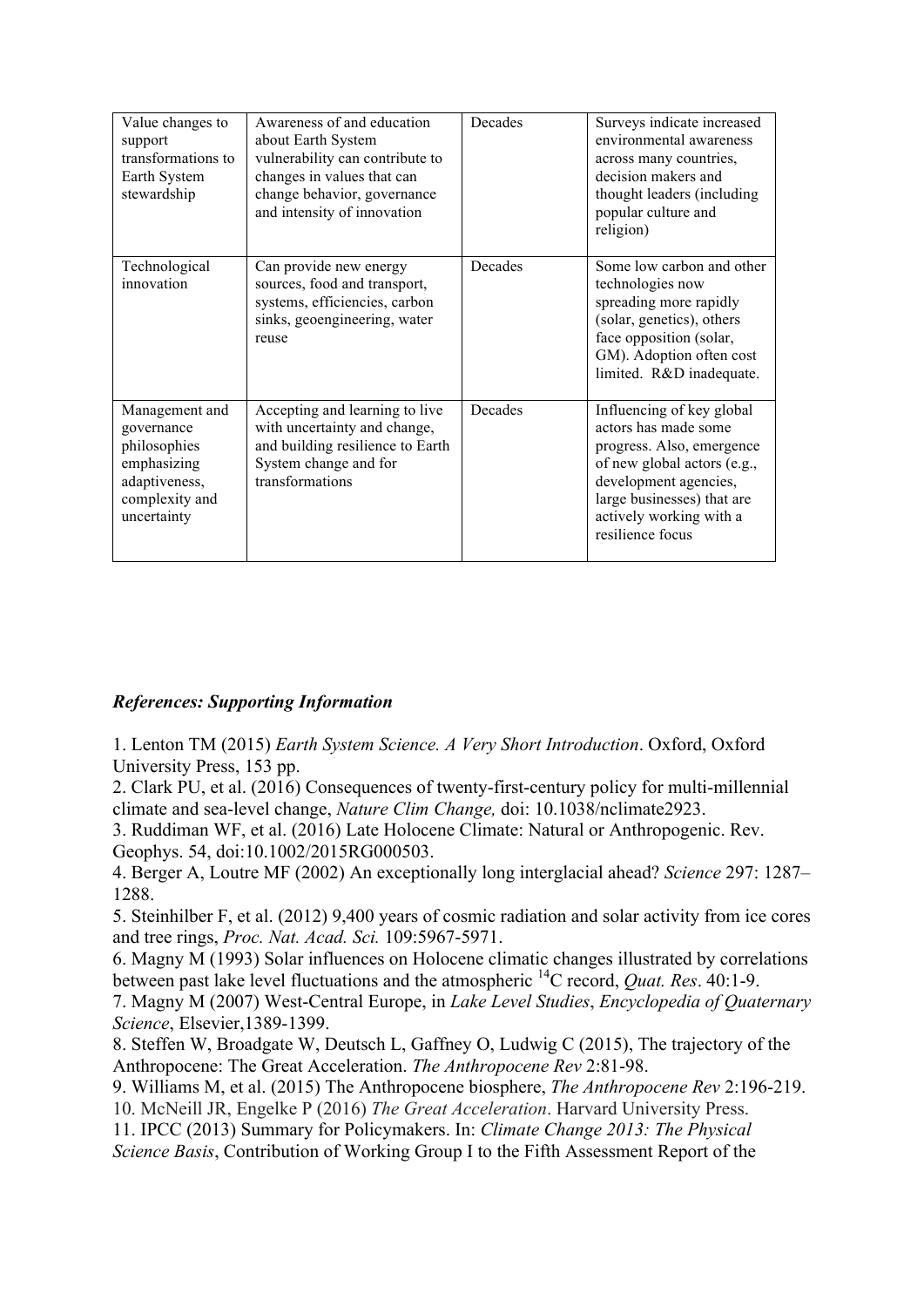Intergovernmental Panel on Climate Change, edited by Stocker TF, et al. Cambridge and New York, Cambridge University Press, pp 3-29.

12. NOAA (2016) State of the Climate: Global Analysis for Annual 2015. National Centers for Environmental Information, available at http://www.ncdc.noaa.gov/sotc/global/201513

13. Hawkins E, et al. (2017) Estimating changes in global temperature since the pre-industrial period. *Bull Am Meteor Soc* doi:10.1175/BAMS-D-16-0007.1

14. Lüthi D, et al. (2008) High-resolution carbon dioxide concentration record 650,000– 800,000 years before present. *Nature* 453: 379-382.

15. Marcott SA, Shakun JD, Clark PU, Mix A (2013) A reconstruction of regional and global temperature for the past 11,300 years. *Science* 339:1198-1201.

16. Summerhayes CP (2015) *Earth's Climate Evolution*. Wiley, Chichester, 394pp.

17. Foster GL, Royer DL, Lunt DJ (2017) Future climate forcing potentially without precedent in the last 420 million years. *Nature Comms*, doi: 10.1038/nccomms14845 18. Sluijs A, et al. (2008) Eustatic variations during the Paleocene–Eocene greenhouse world, *Paleoceanography* 23: doi:10.1029/2008PA001615.

19. McInerney FA, Wing SL (2011) The Paleocene-Eocene Thermal Maximum – a perturbation of carbon cycle, climate, and biosphere with implications for the future. *Ann. Rev. Earth Planetary Sci.* 39:489-516.

20. Haywood AM, et al. (2011) Are there pre-Quaternary geological analogues for a future greenhouse gas-induced global warming? *Phil. Trans. Royal Soc. London*, *A*, 369:933-956.

21. Winguth AM, Thomas E, Winguth C (2012) Global decline in ocean ventilation, oxygenation, and productivity during the Paleocene-Eocene Thermal Maximum: Implications for the benthic extinction. *Geology* 40:263–266.

22. Zeebe RE, Ridgwell A, Zachos JC (2016) Anthropogenic carbon release rate unprecedented during the past 66 million years. *Nature Geosci* doi:10.1038/ngeo2681 23. Gutjahr M, et al., (2017) Very large release of mostly volcanic carbon during the Palaeocene-Eocene Thermal Maximum. *Nature* 548:573-577.

24. Le Quéré C, et al. (2017) Global Carbon Budget 2017. *Earth System Science Data Discussions* https://doi.org/10.5194/essdd-2017-123

25. Courtillot VE, Renne PR (2003) On the ages of flood basalt events. *Comptes Rendus Geoscience* 335:113-140.

26. Sahney S, Benton MJ (2008) Recovery from the most profound mass extinction of all time. *Proc. Biol. Sci*. 275**:**759-765.

27. IPCC (2013) Summary for Policymakers. In: *Climate Change 2013: The Physical Science Basis*, Contribution of Working Group I to the Fifth Assessment Report of the Intergovernmental Panel on Climate Change, edited by Stocker TF, et al. Cambridge 28. Scheffers BR, et al. (2016) The broad footprint of climate change from genes to biomes to people. *Science* 354: doi: 10.1126/science.aaf7671

29. Diffenbaugh NS, Field CB (2013) Changes in ecologically critical terrestrial climate conditions. *Science* 341:486-492.

30. Rothman, DH (2017) Thresholds of catastrophe in the Earth system. *Science Advances* 3: doi 10.1126/sciadv1700906

31. Steffen W, et al. (2016) Stratigraphic and Earth System approaches to defining the Anthropocene. *Earth's Future* 4: doi: eft2/2016EF000379

32. Williams M, et al. (2015) The Anthropocene biosphere, *The Anthropocene Rev* 2:196- 219.

33. Hooke RLeB, Martin-Duque JF, Pedraza J (2012) Land transformation by humans. A review. *GSA Today* 22: doi: 10.1130/GSAT151A.a

34. Ellis EC, et al. (2010) Anthropogenic transformation of the biomes, 1700 to 2000. *Global Ecol. Biogeogr.* 19:589–606.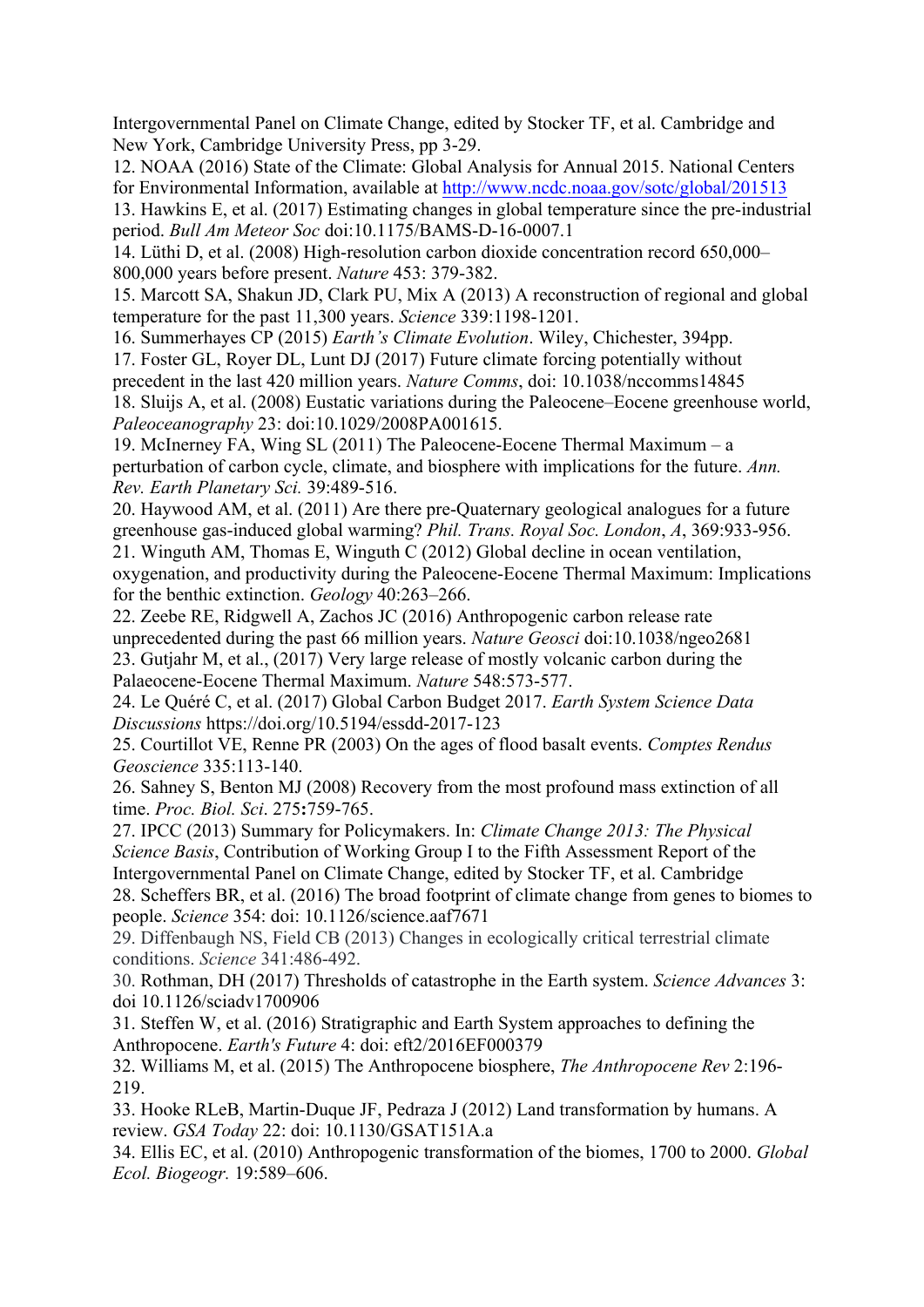35. Ceballos G, et al. (2015) Accelerated modern human–induced species losses: Entering the sixth mass extinction, *Science Adv* 1:e1400253, DOI: 10.1126/sciadv.1400253.

36. McNeely J (2001) Invasive species: A costly catastrophe for native biodiversity, *Land Use and Water Resour. Res.* 1:1-10.

37. NOAA (2017) Global Analysis - Annual 2016. Accessed at:

https://www.ncdc.noaa.gov/sotc/global/201613.

38. Kopp, RE, Simons FJ, Mitrovica JX, Maloof AC, Oppenheimer M (2009) Probabilistic assessment of sea level during the last interglacial stage. *Nature* 462:863-868.

39. Miller KG, et al. (2012), High tide of the warm Pliocene: implications of global sea level for Antarctic deglaciation. *Geology* 40:407-410.

40. Greenop R, Foster GL, Wilson PA, Lear CH (2014) Middle Miocene climate instability associated with high-amplitude CO<sub>2</sub> variability. *Paleoceanogr*. 29: doi: 10.102/2014PA002653

41. Kominz MA, et al. (2008) Late Cretaceous to Miocene sea-level estimates from the New Jersey and Delaware coastal plain coreholes: an error analysis. *Basin Research* 20:211-226.

42. Ganopolski A, Winkelmann R, Schellnhuber HJ (2016) Critical insolation– $CO<sub>2</sub>$  relation for diagnosing past and future glacial inception. *Nature.* 529**:**200-203.

43. Berger A, Loutre MF (2002) An exceptionally long interglacial ahead? *Science* 297: 1287–1288.

44. Waters CN, et al. (2016) The Anthropocene is functionally and stratigraphically distinct from the Holocene, *Science* 351**:**6269.

45. Archer D, Buffett B, Brovkin V (2009) Ocean methane hydrates as a slow tipping point in the global carbon cycle. *Proc Natl Acad Sci (USA)* 106: 20596-20601.

46. Solomon S, Plattner G-K, Knutti R, Friedlingstein P (2009) Irreversible climate change due to carbon dioxide emissions. *Proc Natl Acad Sci USA* 106:1704-1709.

47. Yin Q, Berger A (2012) Individual contribution of insolation and  $CO<sub>2</sub>$  to the interglacial climates of the past 800,000 years. *Clim Dynamics* 38:709-724.

48. Schaefer K, Lantuit H, Romanovsky VE, Schuur EAG, Witt R (2014) The impact of the permafrost carbon feedback on global climate. *Environ Res Lett* 9:085003.

49. Schneider von Deimling T, et al*.* (2105) Observation-based modelling of permafrost carbon fluxes with accounting for deep carbon deposits and thermokarst activity. *Biogeosciences* 12: 3469-3488.

50. Koven CD, et al. (2015) A simplified, data-constrained approach to estimate the permafrost carbon-climate feedback. *Phil Trans R Soc A* 373:20140423, http://dx.doi.org/10.1098/rsta.2014.0423

51. Chadburn SE, Cox PM, Friedlingstein P, Hugelius G, Westermann S (2017) An observation-based constraint on permafrost loss as a function of global warming. *Nature Climate Change* 7:340-344 doi:10.1038/NCLIMATE3262

52. Archer D, Buffett B, Brovkin V (2009) Ocean methane hydrates as a slow tipping point in the global carbon cycle. *Proc Natl Acad Sci (USA)* 106: 20596-20601.

53. Ciais P, et al. (2013), Carbon and other biogeochemical cycles, in *Climate Change 2013: The Physical Science Basis*, Contribution of Working Group I to the Fifth Assessment Report of the Intergovernmental Panel on Climate Change, edited by Stocker TF, et al., Cambridge and New York, Cambridge University Press, pp465–570.

54. Segschneider J, Bendtsen J (2013) Temperature-dependent remineralization in a warming ocean increases surface pCO2 through changes in marine ecosystem composition. *Global Biogeochem Cycles* 27:1-12.

55. Bendtsen J, Hilligsøe KM, Hansen J, Richardson K (2015) Analysis of remineralisation, lability, temperature sensitivity and structural composition of organic matter from the upper ocean. *Prog Oceanogr* 130:125-145.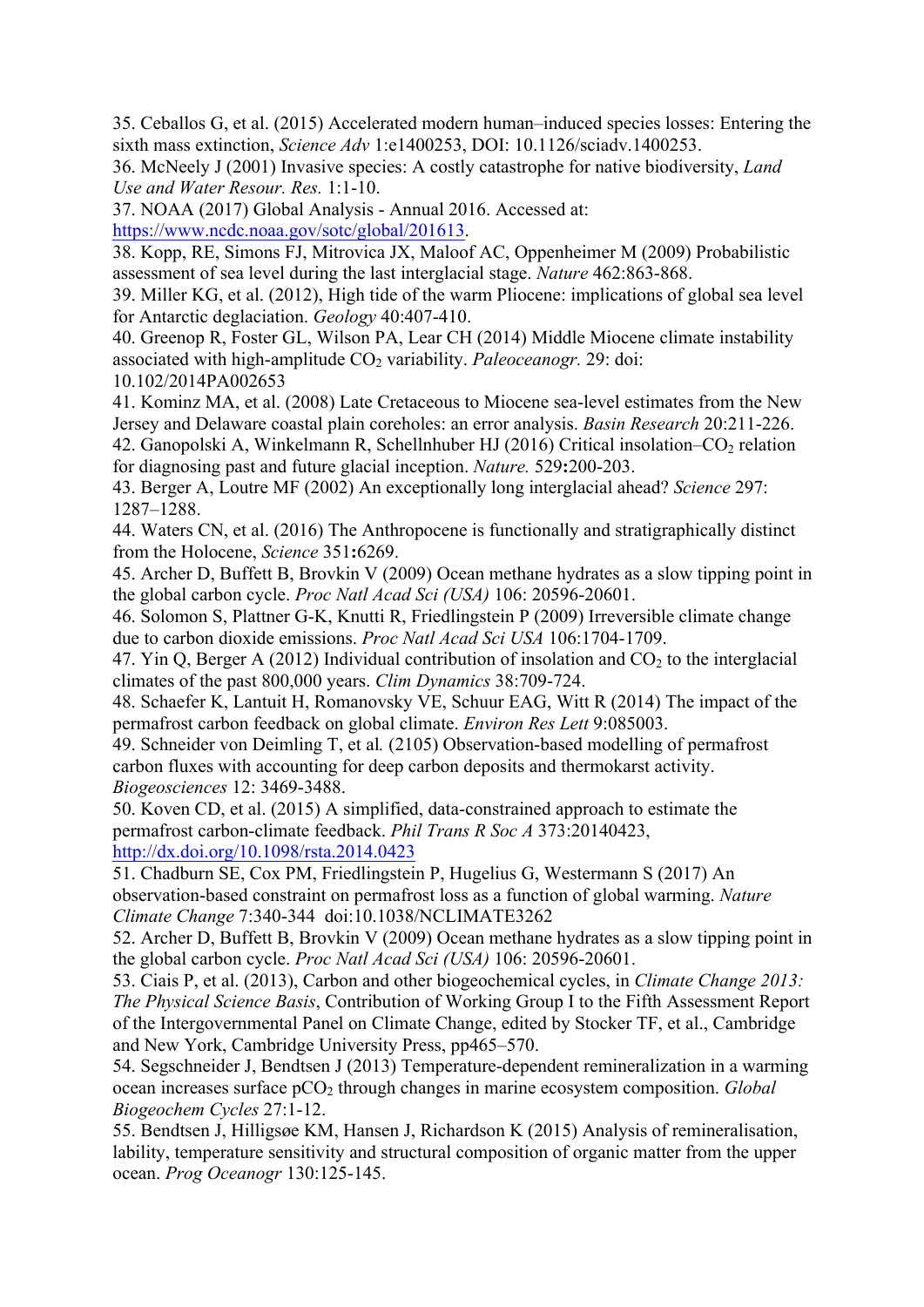56. Jones C, Lowe J, Liddicoat S, Betts R (2009) Committed terrestrial ecosystem changes due to climate change. *Nature Geosci.* 2:484-487.

57. Kurz WA, Apps MJ (1999) A 70-year retrospective analysis of carbon fluxes in the Canadian forest sector. *Ecol Applications* 9:526-547.

58. Hayes D J, et al.  $(2011)$  Is the northern high-latitude land-based  $CO<sub>2</sub>$  sink weakening? *Global Biogeochem Cycles* 25: GB3018, doi:10.1029/2010GB003813

59. Koven CD (2013) Boreal carbon loss due to poleward shift in low-carbon ecosystems. *Nature Geoscience* 6:452-456.

60. Lucht W, Schaphoff S, Erbrecht T, Heyder U, Cramer W (2006) Terrestrial vegetation redistribution and carbon balance under climate change. *Carbon Balance and Management* 1: 6.

61. Joos F., et al. (2001) Global warming feedbacks on terrestrial carbon uptake under the Intergovernmental Panel on Climate Change (IPCC) emission scenarios. *Global Biogeochem Cycles* 15:891-907.

62. Masson-Delmotte V, et al. (2013) Information from paleoclimate archives. In: *Climate Change 2013: The Physical Science Basis. Contribution of Working Group I to the Fifth Assessment Report of the Intergovernmental Panel on Climate Change.* edited by Stocker TF, et al. Cambridge University Press, Cambridge, United Kingdom and New York, NY, USA, pp383-464.

63. Vaughan DG, et al. (2013) Observations: Cryosphere. In: *Climate Change 2013: The Physical Science Basis. Contribution of Working Group I to the Fifth Assessment Report of the Intergovernmental Panel on Climate Change* [Stocker TF, et al. (eds.)]. Cambridge University Press, Cambridge, United Kingdom and New York, NY, USA.

64. Turner J, et al. (2009) Non-annular atmospheric circulation change induced by stratospheric ozone depletion and its role in the recent increase of Antarctic sea ice extent. *Geosphys Res Lett* doi: 10.1029/2009GL037524

65. NASA (2017) https://www.nasa.gov/feature/goddard/2017/sea-ice-extent-sinks-to-recordlows-at-both-poles

66. Kopp, RE, Simons FJ, Mitrovica JX, Maloof AC, Oppenheimer M (2009) Probabilistic assessment of sea level during the last interglacial stage. *Nature* 462:863-868.

67. Hansen J, et al. (2016) Ice melt, sea level rise and superstorms: evidence from paleoclimatedata, climate modeling, and modern observations that 2°C global warming could be dangerous*. Atmos. Chem. Phys*. 16: 3761–3812.

68. Pollard D, DeConto RM (2009) Modelling West Antarctic ice sheet growth and collapse through the past five million years. *Nature* 458:329-332.

69. Pollard D, DeConto RM, Alley RB (2015) Potential Antarctic Ice Sheet retreat driven by hydrofracturing and ice cliff failure. *Earth Plan. Sci. Lett*. 412:112-121.

70. DeConto RM, Pollard D (2016) Contribution of Antarctica to past and future sea-level rise. *Nature* 531:591-597.

71. Rintoul SR, et al. (2016) Ocean heat drives rapid basal melt of the Totten Ice Shelf. *Science Advances* 2:e1601610.

72. Brienen RJW, et al. (2015) Long-term decline of the Amazon carbon sink. *Nature* 519: 344-348.

73. Feldpausch TR, et al. (2016) Amazon forest response to repeated droughts. *Global Biogeochem Cycles* 30: 964-982.

74. Smith TM and Shugart HH (1993) The transient response of terrestrial carbon storage to a perturbed climate. Nature 361: 523-525.

75. Boucher D, Roquemore S, Fitzhugh E (2013) Brazil's success in reducing deforestation. *Tropical Conservation Science* 6:426-445.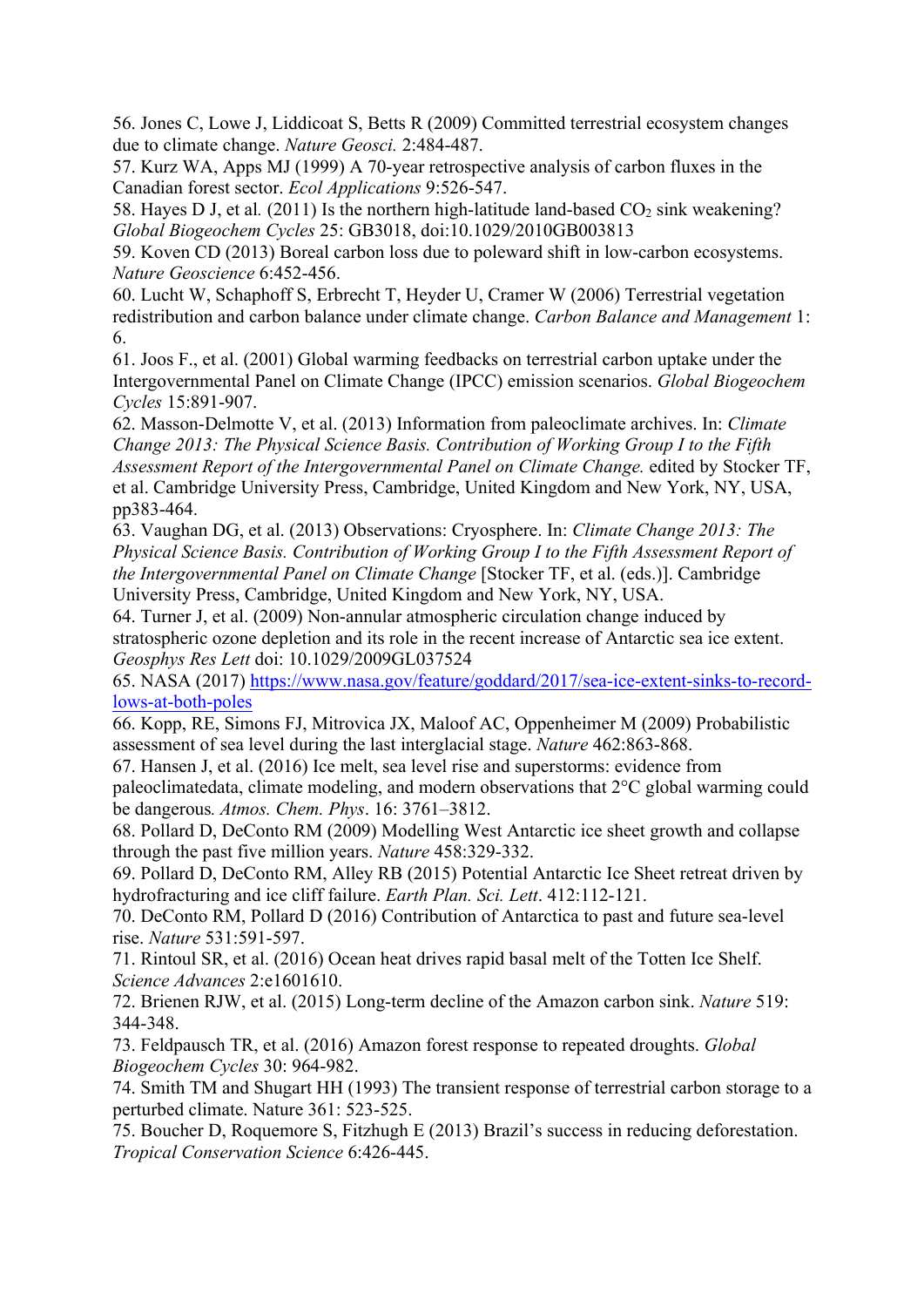76. Smith P, et al. (2014) Agriculture, Forestry and Other Land Use (AFOLU). In: *Climate Change 2014: Mitigation of Climate Change. Contribution of Working Group III to the Fifth Assessment Report of the IPCC*, edited by Edenhofer O, et al. Cambridge University Press, Cambridge, United Kingdom and New York, NY, USA, pp811-922.

77. Strassburg BBN, et al. (2009) Global congruence of carbon storage and biodiversity in terrestrial ecosystems. *Conservation Letters* **3**:98-105.

78. Royal Society (2009). Geoengineering the climate: science, governance and uncertainty. The Royal Society, UK, 82pp.

79. Rockström J, et al. (2017) A roadmap for rapid decarbonization. *Science* 355:1269-1271. 80. Boysen LR, et al. (2017) The limits to global-warming mitigation by terrestrial carbon removal. *Earth's Future* doi: 10.1002/2016EF000469

81. Mackey B, et al. (2013) Untangling the confusion around land carbon science and climate change mitigation policy. *Nature Climate Change* 3: 552-557.

82. Climate Change 2014: *Mitigation of Climate Change. Contribution of Working Group III to the Fifth Assessment Report of the Intergovernmental Panel on Climate Change*

[Edenhofer O, et al. (eds.)]. Cambridge University Press, Cambridge, United Kingdom and New York, NY, USA.

83. Schellnhuber HJ, Rahmstorf S, Winkelmann R (2016) Why the right climate target was agreed in Paris. *Nature Climate Change*, 6:649-653.

84. Jackson RB, et al. (2015) Reaching peak emissions. *Nature Climate Change*, http://dx.doi.org/10.1038/nclimate2892.

85. IEA (International Energy Agency) (2016) Decoupling of Global Emissions and Economic Growth Confirmed.

Retrieved June 15, 2016 (http://www.iea.org/newsroomandevents/pressreleases/2016/march/ decoupling-of-global-emissions-and-economic-growth-confirmed.html). Google Scholar

86. Fischer-Kowalski M (ed) (2011) *Decoupling Natural Resource Use and Environmental Impacts from Economic Growth*. New York NY USA: UNEP Publishing.

87. Bennetzen EH, Smith P, Porter JR (2016) Decoupling of greenhouse gas emissions from global agricultural production: 1970-2050. *Global Change Biol*. 22:763-781.

88. Herrero M, et al. (2016) Greenhouse gas mitigation potentials in the livestock sector. *Nature Climate Change* 6:452-461.

89. Xu, Yangyang, Durwood Zaelke, Guss JM Velders, and Veerabhadran Ramanathan. "The role of HFCs in mitigating 21st century climate change." *Atmospheric Chemistry and Physics* 13, no. 12 (2013): 6083-6089.

90. Fischedick M, et al. (2014) Industry. In: *Climate Change 2014: Mitigation of Climate Change. Contribution of Working Group III to the Fifth Assessment Report of the Intergovernmental Panel on Climate Change* [Edenhofer O, et al. (eds.)]. Cambridge University Press, Cambridge, United Kingdom and New York, NY, USA.

91. Rogelj, J., Meinshausen, M., Schaeffer, M., Knutti, R. and Riahi, K., 2015. Impact of short-lived non-CO2 mitigation on carbon budgets for stabilizing global warming. *Environ Res Lett*, *10*(7), p.075001.

92. Daly HE, Cobb JB (1989) *For the common good: Redirecting the economy toward community, the environment, and a sustainable future.* Beacon Press, Boston MA USA. 93. Jackson T (2009) *Prosperity without Growth: economics for a finite planet*. London: Routledge (Earthscan).

94. Crutzen PJ (2006) Albedo enhancement by stratospheric sulfur injections: A contribution to resolve a policy dilemma? *Clim Change* 77: 211. doi:10.1007/s10584-006- 9101-y

95. Barrett S, et al. (2014) Climate engineering reconsidered. *Nature Clim Change* 4:527- 529.